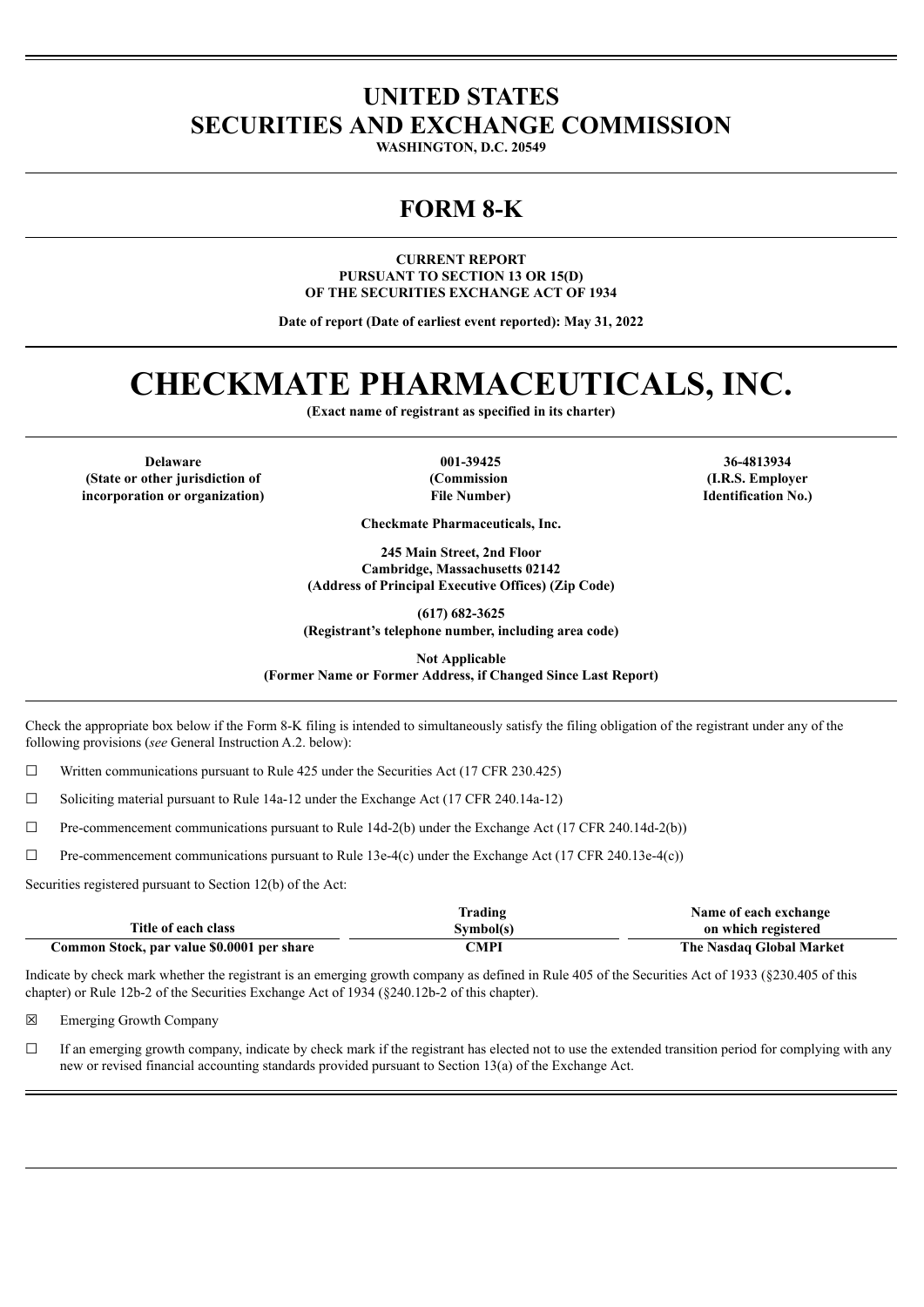#### **Introductory Note**

As previously disclosed in the Current Report on Form 8-K filed with the Securities and Exchange Commission (the "SEC") on April 19, 2022, Checkmate Pharmaceuticals, Inc., a Delaware corporation (the "Company"), entered into an Agreement and Plan of Merger (the "Merger Agreement"), by and among the Company, Regeneron Pharmaceuticals, Inc., a New York corporation ("Parent"), and Scandinavian Acquisition Sub, Inc., a Delaware corporation and a wholly owned subsidiary of Parent ("Purchaser"), dated as of April 18, 2022. Pursuant to the Merger Agreement, and upon the terms and subject to the conditions therein, on May 31, 2022, Purchaser completed a cash tender offer (the "Offer") to acquire all of the issued and outstanding shares of the common stock, par value \$0.0001 per share, of the Company (the "Common Stock") at a price per share of \$10.50, to be paid to the seller in cash, without interest (the "Offer Price") and subject to reduction for any applicable withholding of taxes required by applicable law.

The Offer expired at one minute after 11:59 p.m. Eastern Time on May 27, 2022. According to the depositary for the Offer, 18,471,314 shares of Common Stock were validly tendered and not withdrawn in the Offer, representing approximately 83.8% of the outstanding shares of Common Stock. The number of shares of Common Stock tendered satisfied the condition to the Offer that there be validly tendered and not validly withdrawn shares of Common Stock that, considered together with all other shares (if any) beneficially owned by Parent and its affiliates, represent one more share than 50% of the total number of shares of Common Stock outstanding at the time of the expiration of the Offer. On May 31, 2022, all conditions to the Offer having been satisfied or waived, Parent and Purchaser accepted for payment all shares of Common Stock validly tendered and not validly withdrawn.

Following the consummation of the Offer, the remaining conditions to the Merger set forth in the Merger Agreement were satisfied, and on May 31, 2022, Purchaser merged with and into the Company, with the Company as the surviving corporation in the merger (the "Merger"). The Merger was completed pursuant to Section 251(h) of the DGCL, with no stockholder vote required. At the effective time of the Merger (the "Effective Time"), each issued and outstanding share of Common Stock (other than (i) shares of Common Stock with respect to which the holders thereof have properly exercised and perfected demands for appraisal of such shares in accordance with Section 262 the DGCL, (ii) shares of Common Stock that were owned by the Company as treasury stock, and (iii) shares of Common Stock then held by Parent or Purchaser) were converted automatically into and thereafter represent only the right to receive \$10.50 in cash, without interest and subject to any applicable withholding of taxes required by applicable law.

In addition, by virtue of the Merger and without any action on the part of any holder thereof, each outstanding and unexercised option to purchase shares of Common Stock (a "Company Option"), whether or not vested, that had a per share exercise price that was less than the Merger Consideration (as defined in the Merger Agreement) (an "In the Money Option") was cancelled and the holder thereof is entitled to receive a cash payment equal to (A) the excess, if any, of (x) the Merger Consideration over (y) the exercise price payable per share under such In the Money Option, multiplied by (B) the total number of shares subject to such In the Money Option immediately prior to the Effective Time.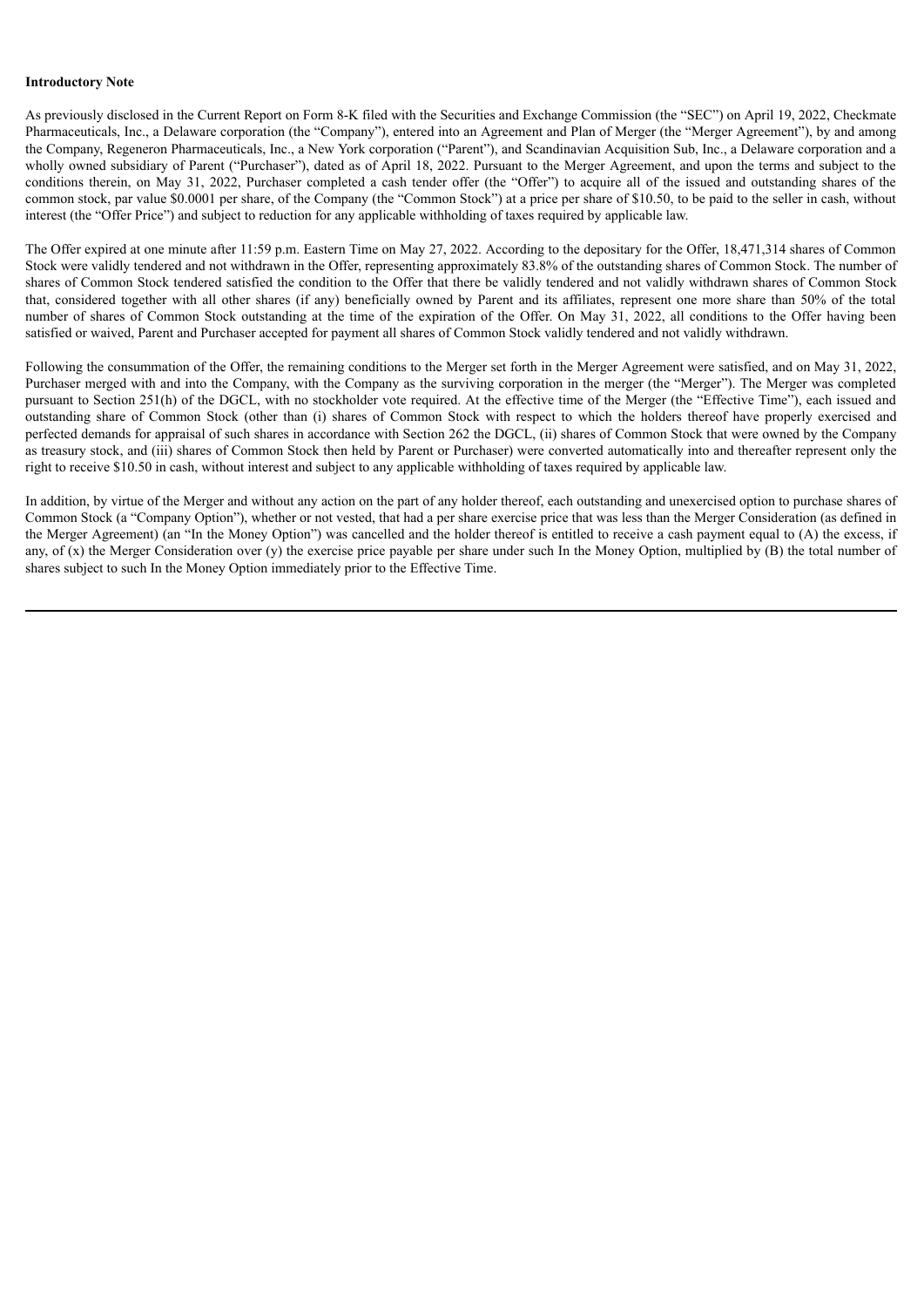At the Effective Time, each Company Option other than an In the Money Option that was outstanding and unexercised, whether or not vested, was cancelled with no consideration payable in respect thereof.

The foregoing description of the Merger Agreement and the transactions contemplated thereby does not purport to be complete and is qualified in its entirety by reference to the Merger Agreement, a copy of which is filed as Exhibit 2.1 to the Company's Current Report on Form 8-K, filed with the SEC on April 19, 2022, and which is incorporated herein by reference.

## **Item 2.01. Completion of Acquisition or Disposition of Assets**

As described in the Introductory Note above, on May 31, 2022, Purchaser irrevocably accepted for payment all shares of Common Stock validly tendered and not validly withdrawn pursuant to the Offer on or prior to the expiration of the Offer. On May 31, 2022, the Merger was completed pursuant to Section 251(h) of the DGCL, with no vote of the Company's stockholders required. Upon the consummation of the Merger, the Company became a wholly owned subsidiary of Parent.

The aggregate consideration payable by Purchaser to acquire the shares of Common Stock in the Offer and the Merger, together with the amounts payable in respect of In the Money Options outstanding immediately prior to the Effective Time, is approximately \$250 million. Parent and its controlled affiliates advanced to Purchaser the funds necessary to consummate the Offer and the Merger and to pay the related fees and expenses.

The information contained in the Introductory Note of this Current Report on Form 8-K is incorporated by reference into this Item 2.01.

## Item 3.01. Notice of Delisting or Failure to Satisfy a Continued Listing Rule or Standard; Transfer of Listing

In connection with the consummation of the Merger, the Company notified The Nasdaq Global Market ("NASDAQ") of the consummation of the Merger and requested that NASDAQ (i) halt trading in the shares of Common Stock, (ii) suspend trading of and delist the shares of Common Stock and (iii) file with the SEC a notification of removal from listing and/or registration on Form 25 to effect the delisting of all shares of Common Stock from NASDAQ and the deregistration of such shares of Common Stock under Section 12(b) of the Securities Exchange Act of 1934, as amended (the "Exchange Act"). In addition, the Company intends to file a certification and notice of termination of registration on Form 15 with the SEC requesting the termination of registration of the shares of Common Stock under Section 12(g) of the Exchange Act and the suspension of reporting obligations under Sections 13 and 15(d) of the Exchange Act with respect to the shares of Common Stock.

## **Item 3.03. Material Modification to Rights of Security Holders**

The information set forth in the Introductory Note and Items 2.01, 3.01, 5.01 and 5.03 of this Current Report on Form 8-K is incorporated by reference into this Item 3.03.

## **Item 5.01. Changes in Control of Registrant**

As a result of the completion of the Merger, a change in control of the Company occurred, and the Company became a wholly owned subsidiary of Parent. The information set forth in the Introductory Note and Items 2.01 and 5.02 of this Current Report on Form 8-K is incorporated by reference into this Item 5.01.

## Item 5.02. Departure of Certain Officers; Election of Directors; Appointment of Certain Officers; Compensatory Arrangements of Certain **Officers**

At the Effective Time, each of Alan Bash, Peter Colabuono, Keith Flaherty, Alan Fuhrman, Oren K. Isacoff, Michael Powell, Jon Wigginton and Joy Yan resigned and ceased to be directors of the Company and members of any committee of the Company's Board of Directors. These resignations were not a result of any disagreement between the Company and the directors on any matter relating to the Company's operations, policies or practices.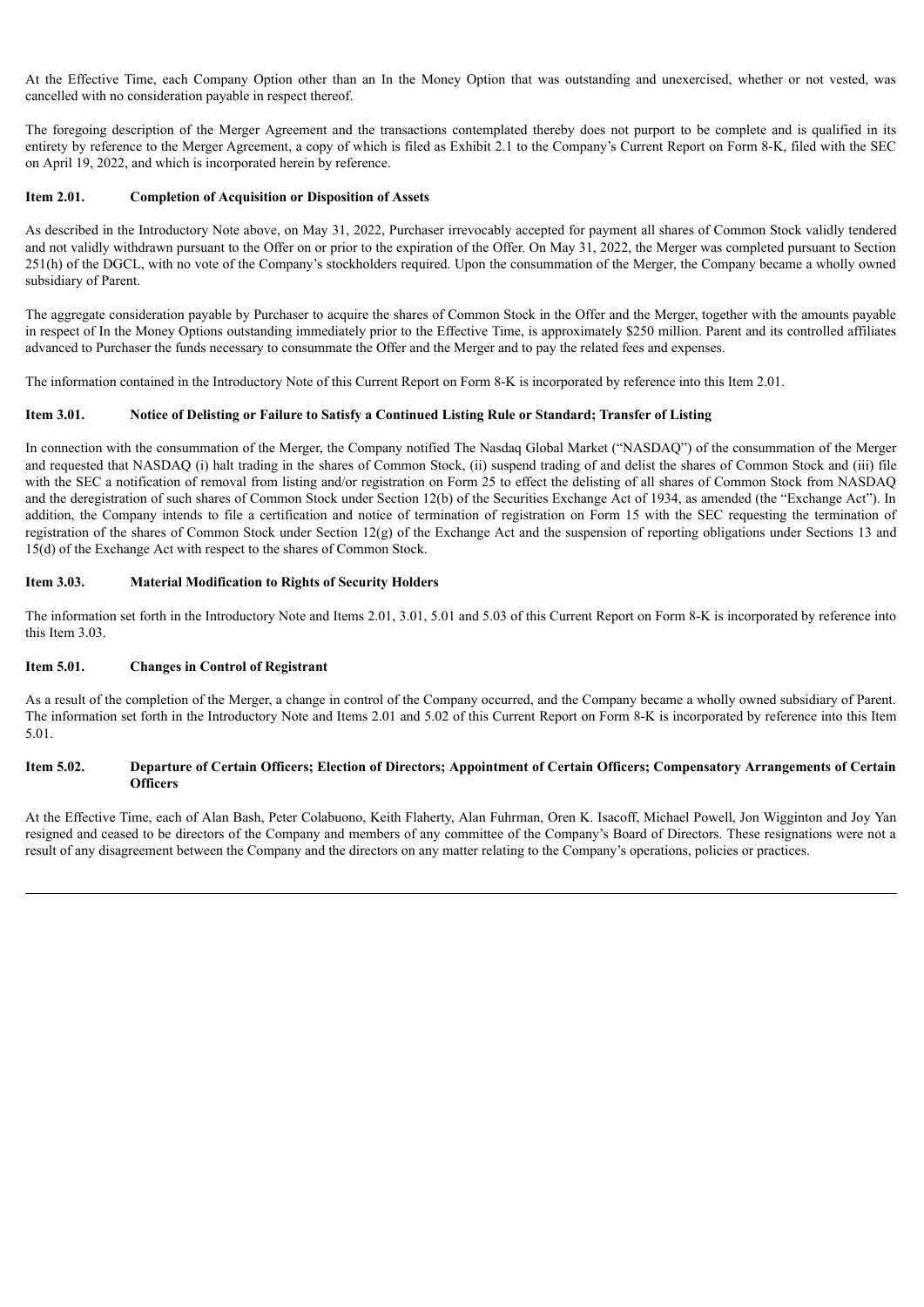Effective immediately following these resignations, Nouhad Husseini became the sole director of the Company. In addition, in connection with the closing of the Merger, the Company's Board of Directors appointed Nouhad Hussieni as Managing Director and Robert E. Landry as Chief Financial Officer. Information about the new director and executive officers is contained in the Offer to Purchase, dated May 2, 2022, filed by Parent and Purchaser as Exhibit (a)(1)(i) to the Tender Offer Statement on Schedule TO on May 2, 2022, which information is incorporated herein by reference.

## **Item 5.03. Amendments to Articles of Incorporation or Bylaws; Change in Fiscal Year**

Pursuant to the terms of the Merger Agreement, at the effective time of the Merger, the Company's certificate of incorporation and bylaws were each amended and restated in their entirety. Copies of the amended and restated certificate of incorporation and amended and restated bylaws are attached as Exhibit 3.1 and Exhibit 3.2, respectively, to this Current Report on Form 8-K, and are incorporated herein by reference.

## **Item 9.01. Financial Statements and Exhibits**

**(d) Exhibits**

| Exhibit    | <b>Description</b>                                                                                                                        |
|------------|-------------------------------------------------------------------------------------------------------------------------------------------|
| $2.1*$     | <u>Agreement and Plan of Merger, dated as of April 18, 2022, by and among Checkmate Pharmaceuticals, Inc., Regeneron Pharmaceuticals,</u> |
|            | Inc., and Scandinavian Acquisition Sub, Inc. (incorporated by reference to Exhibit 2.1 to the Company's Current Report on Form 8-K filed  |
|            | with the SEC on April $19, 2022$ ).                                                                                                       |
| <u>3.1</u> | Fifth Amended and Restated Certificate of Incorporation of Checkmate Pharmaceuticals, Inc. (filed herewith).                              |
| 3.2        | Third Amended and Restated Bylaws of Checkmate Pharmaceuticals, Inc. (filed herewith).                                                    |
| 104        | Cover Page Interactive Data File (embedded within the Inline XBRL document)                                                               |
|            |                                                                                                                                           |

\* Schedules have been omitted pursuant to Item  $601(a)(5)$  of Regulation S-K. The Company hereby undertakes to furnish supplemental copies of any of the omitted schedules upon request by the U.S. Securities and Exchange Commission; provided, that the Company may request confidential treatment pursuant to Rule 24b-2 of the Securities Exchange Act of 1934, as amended, for any schedules so furnished.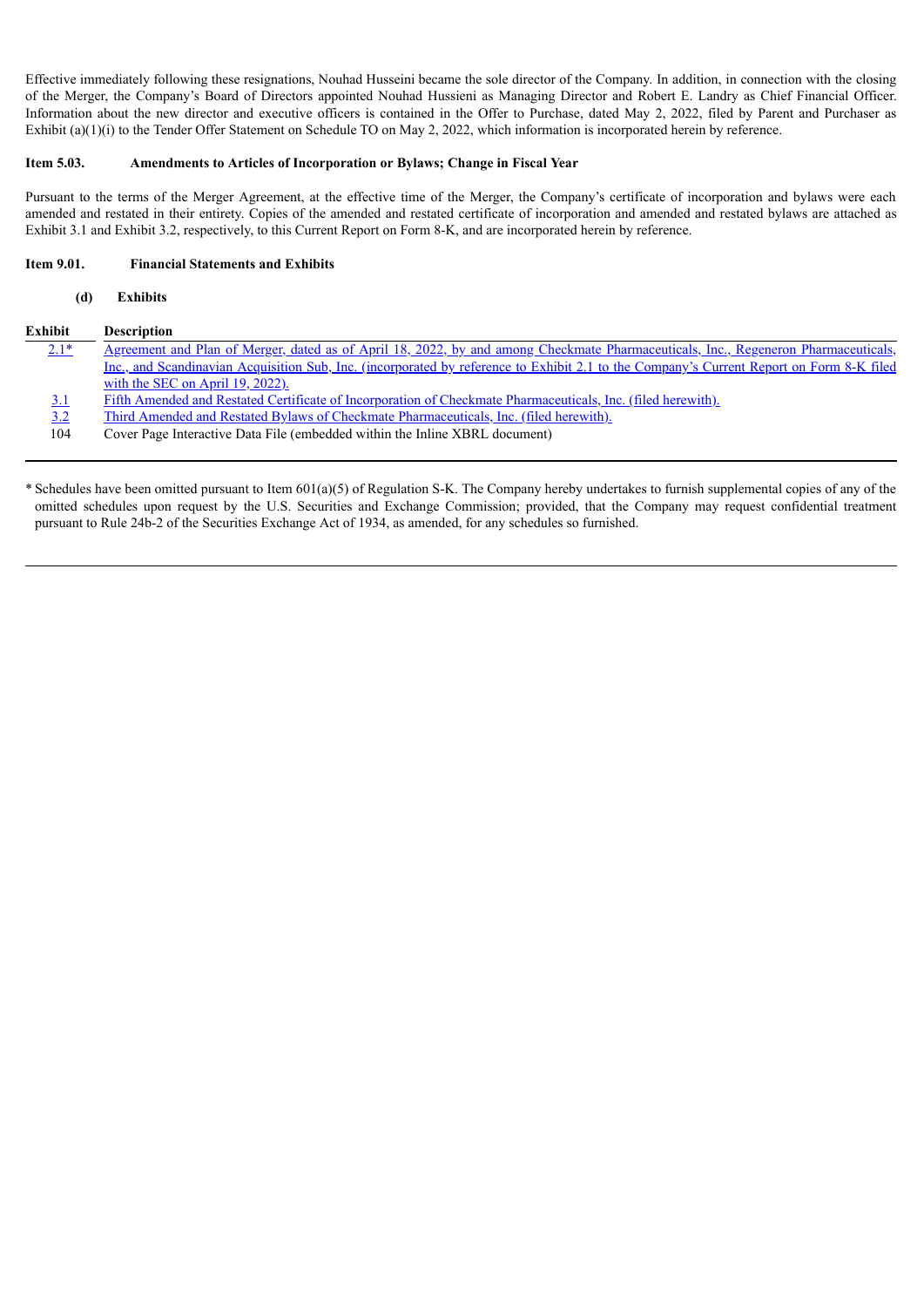## **SIGNATURES**

Pursuant to the requirements of the Securities Exchange Act of 1934, the registrant has duly caused this report to be signed on its behalf by the undersigned hereunto duly authorized.

## **CHECKMATE PHARMACEUTICALS, INC.**

Date: May 31, 2022 By: /s/ Nouhad Husseini

Nouhad Husseini Managing Director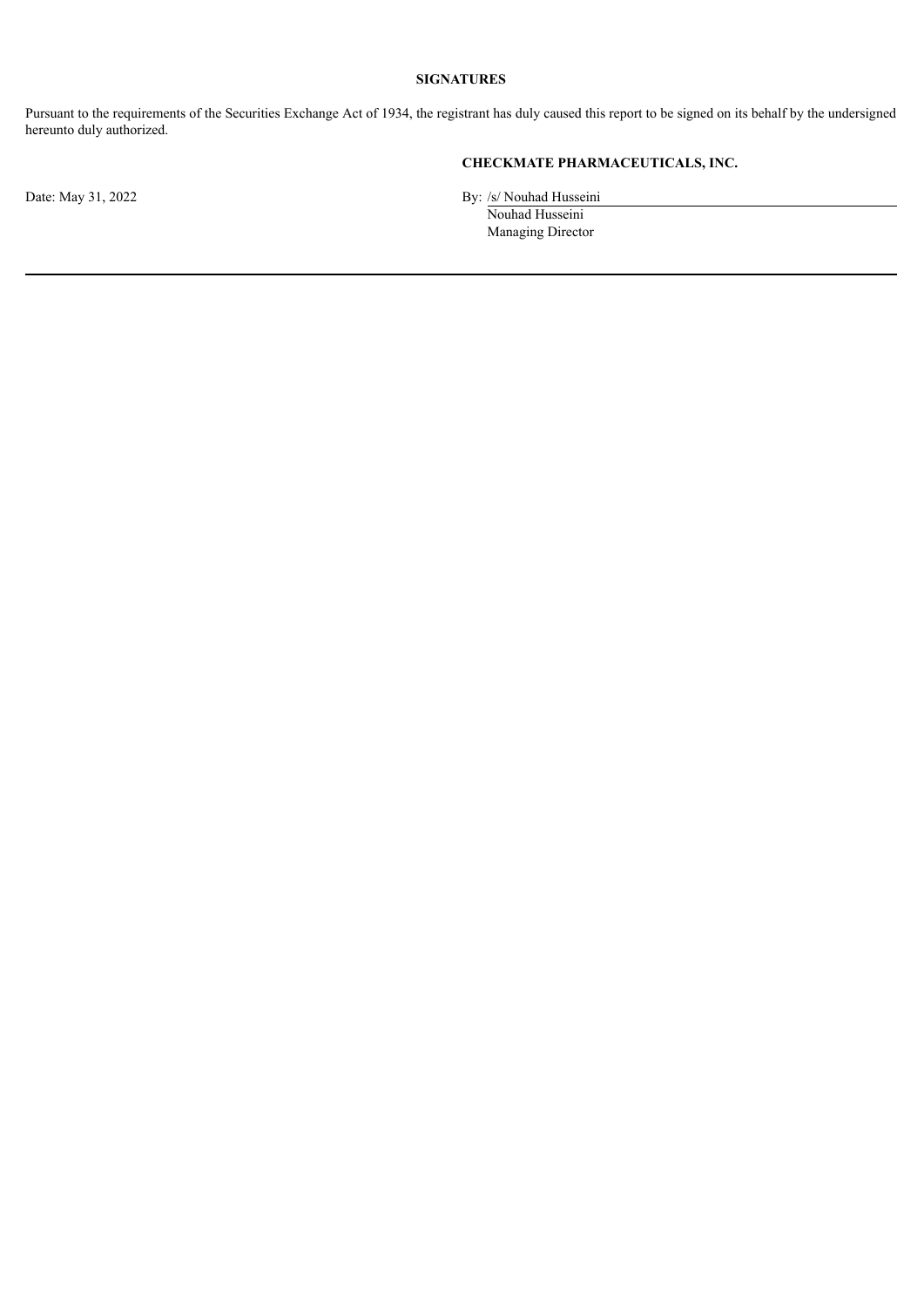## **FIFTH AMENDED AND RESTATED CERTIFICATE OF INCORPORATION OF CHECKMATE PHARMACEUTICALS, INC.**

#### **ARTICLE I**

The name of the corporation is Checkmate Pharmaceuticals, Inc. (the "Corporation").

#### **ARTICLE II**

<span id="page-5-0"></span>The address, including street, number, city, and county, of the registered office of the Corporation in the State of Delaware is the Corporation Trust Company, 1209 Orange Street, City of Wilmington, County of New Castle, State of Delaware 19801. The name of the registered agent of the Corporation in the State of Delaware at such address is The Corporation Trust Company.

## **ARTICLE III**

The purpose of the Corporation shall be to engage in any lawful act or activity for which corporations may be organized and incorporated under the General Corporation Law of the State of Delaware.

#### **ARTICLE IV**

Section 1 The Corporation shall be authorized to issue 1,000 shares of capital stock, all of which 1,000 shares shall be shares of common stock, par value \$0.01 per share (the "Common Stock").

Section 2 Except as otherwise provided by law, the Common Stock shall have the exclusive right to vote for the election of directors and for all other purposes. Each share of the Common Stock shall have one vote and the Common Stock shall vote together as a single class.

#### **ARTICLE V**

Any one or more directors may be removed, with or without cause, by the vote or written consent of the holders of a majority of the issued and outstanding shares of capital stock of the Corporation entitled to be voted in the election of directors.

## **ARTICLE VI**

In furtherance and not in limitation of those powers conferred by the DGCL, the board of directors of the Corporation is expressly authorized and empowered to make, alter and repeal the by-laws of the Corporation (the "By-Laws") to the fullest extent permitted by the provisions of the DGCL.

## **ARTICLE VII**

Meetings of the stockholders shall be held at such place, within or without the State of Delaware as may be designated by, or in the manner provided in, the By-Laws or, if not so designated, at the registered office of the Corporation in the State of Delaware. Elections of directors need not be by written ballot unless and to the extent that the By-Laws so provide.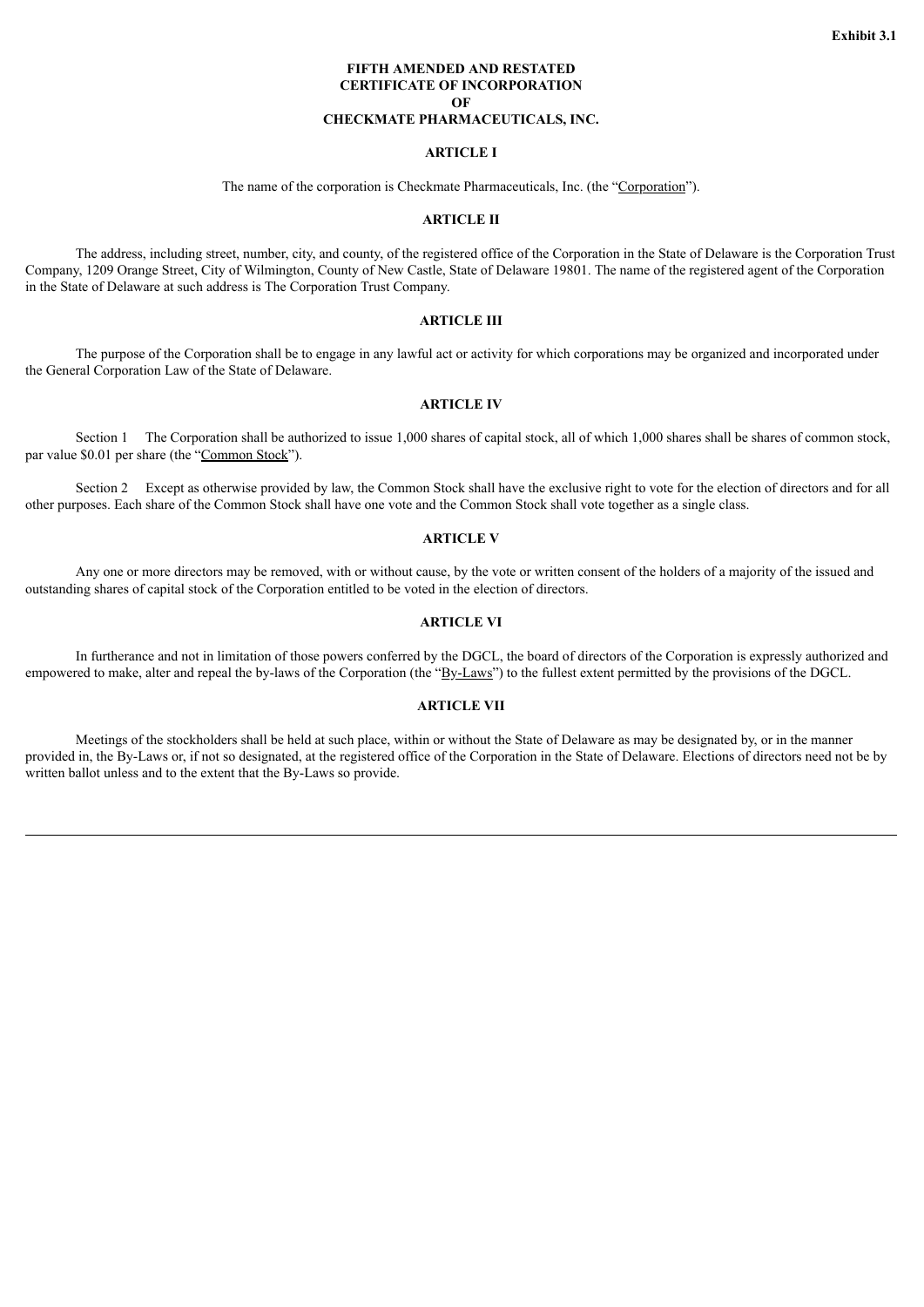#### **ARTICLE VIII**

The Corporation reserves the right at any time from time to time to amend, alter, change or repeal any provision contained in this Certificate of Incorporation, and any other provisions authorized by the laws of the State of Delaware at the time in force may be added or inserted, in the manner now or hereinafter prescribed by law, and all rights, preferences and privileges of whatsoever nature conferred upon stockholders, directors or any other persons whomsoever by and pursuant to this Certificate of Incorporation in its present form or as hereafter amended are granted subject to the right reserved in this Article.

#### **ARTICLE IX**

Section 1 The personal liability of the directors of the Corporation is hereby eliminated to the fullest extent permitted by the provisions of paragraph (7) of subsection (b) of § 102 of the DGCL, as the same may be amended and supplemented.

Section 2 The Corporation shall, to the fullest extent permitted by the provisions of  $\frac{145}{145}$  of the General Corporation Law of the State of Delaware, as the same may be amended and supplemented, indemnify any and all persons whom it shall have power to indemnify under said section from and against any and all of the expenses, liabilities, or other matters referred to in or covered by said section, and the indemnification provided for herein shall not be deemed exclusive of any other rights to which those indemnified may be entitled under any By-Law, agreement, vote of stockholders or disinterested directors or otherwise, both as to action in his official capacity and as to action in another capacity while holding such office, and shall continue as to a person who has ceased to be a director, officer, employee, or agent and shall inure to the benefit of the heirs, executors, and administrators of such a person.

Section 3 Any repeal or modification of the clauses in this Article IX shall be prospective only and shall not adversely affect any right or protection of a director, officer, agent or other person existing at the time of, or increase the liability of any director or officer of the Corporation with respect to any acts or omissions of such director occurring prior to, such repeal or modification.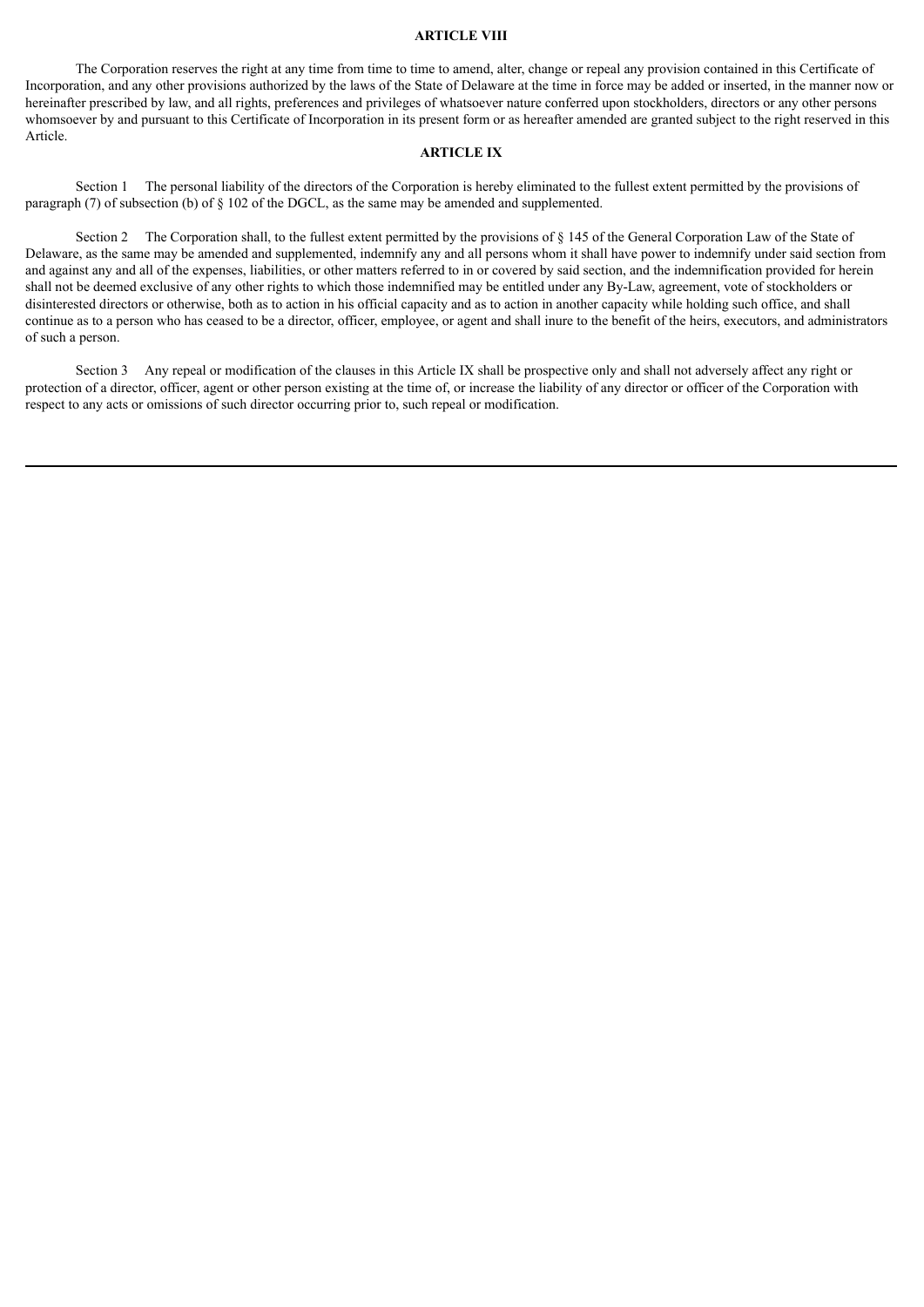IN WITNESS WHEREOF, the Corporation has caused this Amended and Restated Certificate of Incorporation to be executed on its behalf this 31st day of May, 2022.

## **CHECKMATE PHARMACEUTICALS, INC.**

By: /s/ Alan Bash Name: Alan Bash Title: Chief Executive Officer

[*Signature Page to Fifth Amended and Restated Certificate of Incorporation of Checkmate Pharmaceuticals, Inc.*]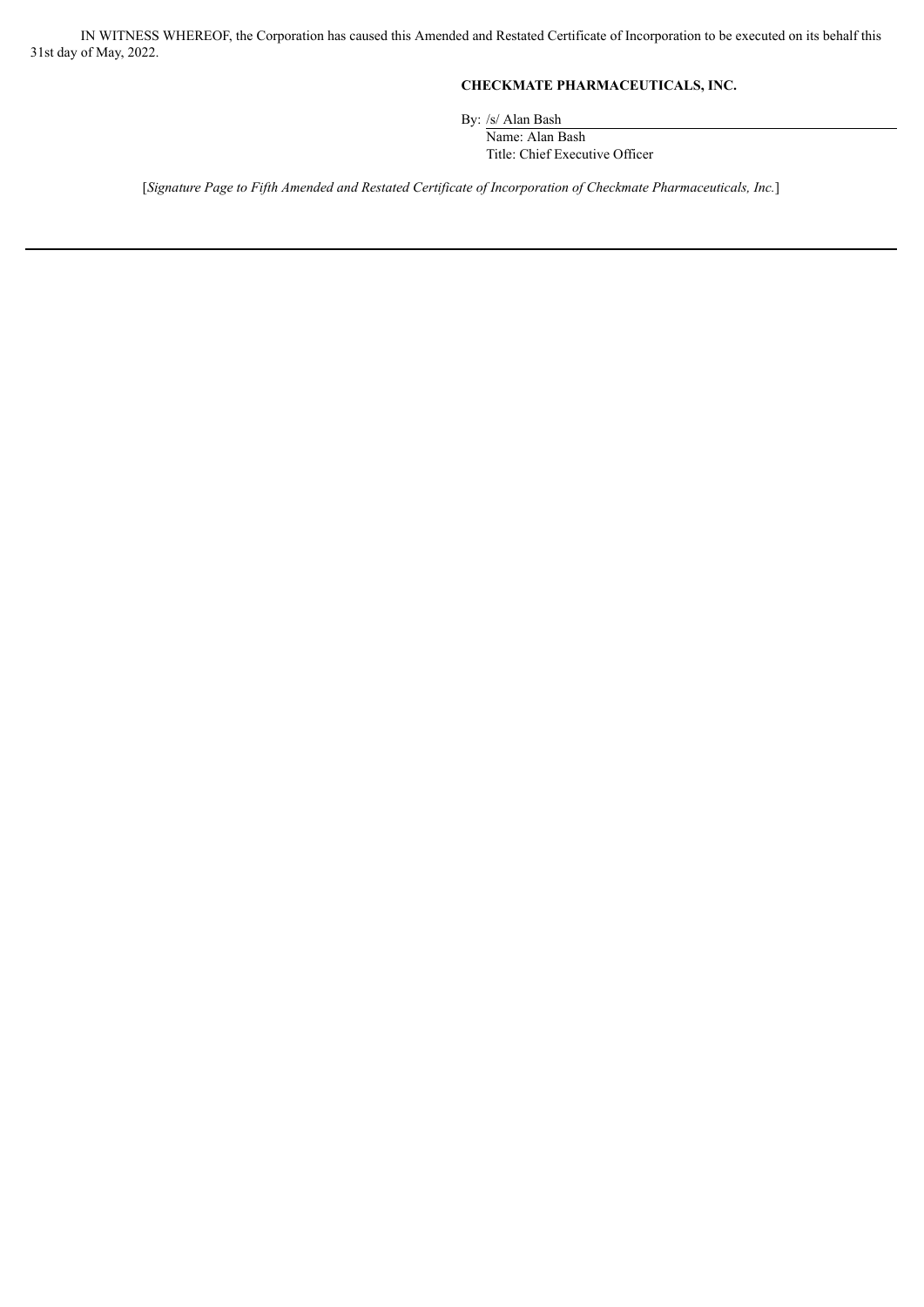## <span id="page-8-0"></span>**THIRD AMENDED AND RESTATED**

## **BY-LAWS**

**of**

## **CHECKMATE PHARMACEUTICALS, INC.**

dated as of May 31, 2022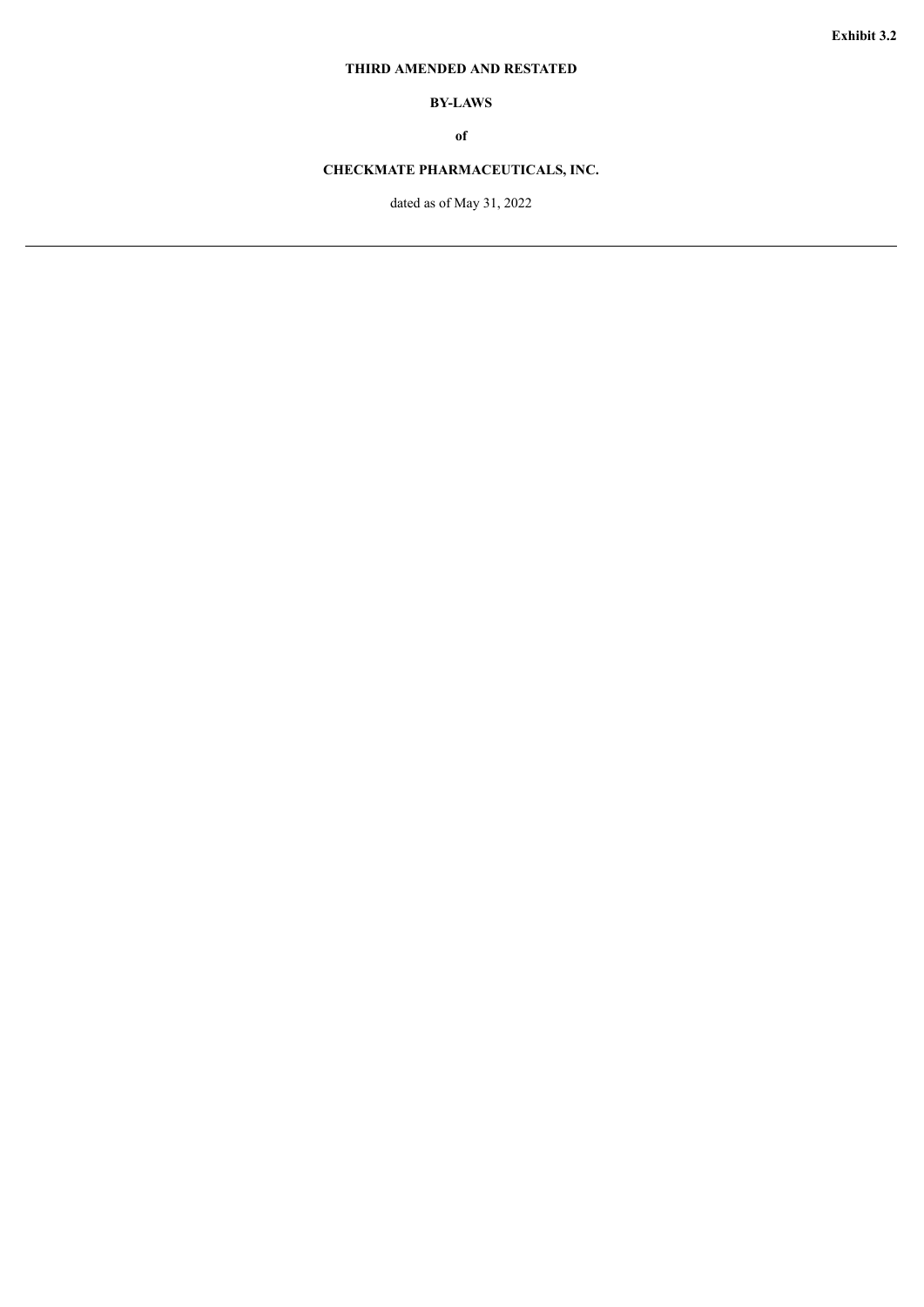## **TABLE OF CONTENTS**

## ARTICLE I

## **OFFICES**

SECTION 1. REGISTERED OFFICE 1<br>SECTION 2. OTHER OFFICES 1 OTHER OFFICES

## ARTICLE II

## MEETINGS OF STOCKHOLDERS

| <b>SECTION 1.</b> | ANNUAL MEETINGS         |   |
|-------------------|-------------------------|---|
| <b>SECTION 2.</b> | <b>SPECIAL MEETINGS</b> |   |
| <b>SECTION 3.</b> | VOTING.                 |   |
| <b>SECTION 4.</b> | <b>OUORUM</b>           | 2 |
| <b>SECTION 5.</b> | NOTICE OF MEETINGS      | 2 |
| <b>SECTION 6.</b> | ACTION WITHOUT MEETING  | 2 |
|                   |                         |   |

## ARTICLE III

## DIRECTORS

| <b>SECTION 1.</b> | NUMBER AND TERM               |                   | 2              |
|-------------------|-------------------------------|-------------------|----------------|
| <b>SECTION 2.</b> | <b>RESIGNATIONS</b>           |                   | 2              |
| <b>SECTION 3.</b> | <b>VACANCIES</b>              |                   | 3              |
| <b>SECTION 4.</b> | REMOVAL                       |                   | 3              |
| <b>SECTION 5.</b> | <b>COMMITTEES</b>             |                   | 3              |
| <b>SECTION 6.</b> | <b>MEETINGS</b>               |                   | 3              |
| <b>SECTION 7.</b> | <b>OUORUM</b>                 |                   | 4              |
| <b>SECTION 8.</b> | <b>COMPENSATION</b>           |                   | $\overline{4}$ |
| <b>SECTION 9.</b> | <b>ACTION WITHOUT MEETING</b> |                   | $\overline{4}$ |
|                   |                               |                   |                |
|                   |                               | <b>ARTICLE IV</b> |                |
|                   |                               |                   |                |

## **OFFICERS**

| <b>SECTION 1.</b> | <b>OFFICERS</b>                                | $\overline{4}$ |
|-------------------|------------------------------------------------|----------------|
| <b>SECTION 2.</b> | <b>MANAGING DIRECTOR</b>                       | $\overline{4}$ |
| SECTION 3.        | VICE PRESIDENTS                                | $\overline{4}$ |
| <b>SECTION 4.</b> | <b>TREASURER</b>                               | $\overline{4}$ |
| <b>SECTION 5.</b> | <b>SECRETARY</b>                               |                |
| <b>SECTION 6.</b> | ASSISTANT TREASURERS AND ASSISTANT SECRETARIES |                |
|                   |                                                |                |
|                   |                                                |                |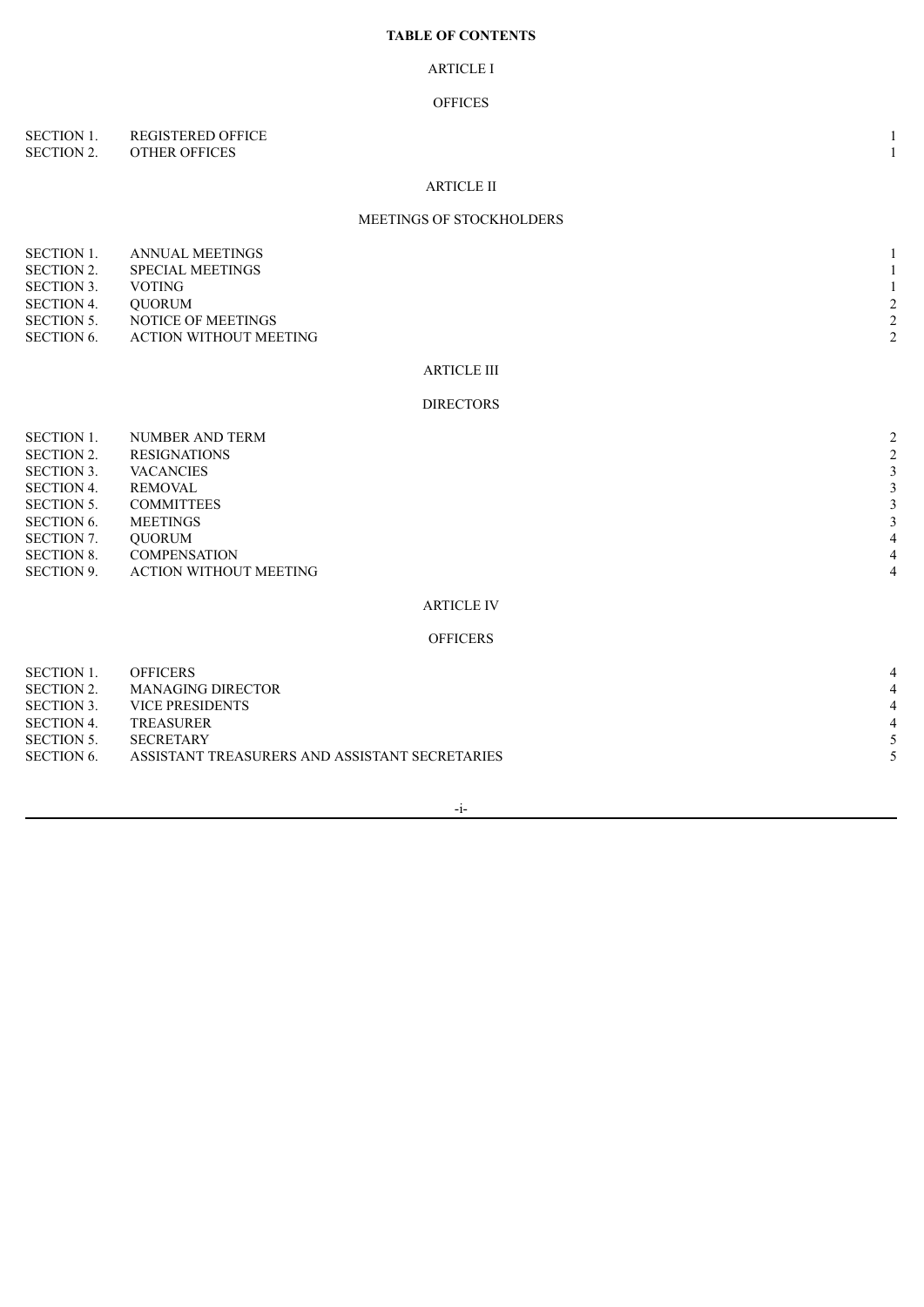## ARTICLE V

## MISCELLANEOUS

| <b>SECTION 1.</b><br><b>SECTION 2.</b><br><b>SECTION 3.</b><br><b>SECTION 4.</b><br><b>SECTION 5.</b><br><b>SECTION 6.</b><br><b>SECTION 7.</b><br><b>SECTION 8.</b><br><b>SECTION 9.</b>                       | <b>CERTIFICATES OF STOCK</b><br><b>LOST CERTIFICATES</b><br><b>TRANSFER OF SHARES</b><br>STOCKHOLDERS RECORD DATE<br><b>DIVIDENDS</b><br><b>FISCAL YEAR</b><br><b>CHECKS</b><br>NOTICE AND WAIVER OF NOTICE<br><b>CORPORATE SEAL</b>                          |                        | 5<br>5<br>5<br>6<br>6<br>6<br>6<br>$\tau$<br>$\tau$ |
|-----------------------------------------------------------------------------------------------------------------------------------------------------------------------------------------------------------------|---------------------------------------------------------------------------------------------------------------------------------------------------------------------------------------------------------------------------------------------------------------|------------------------|-----------------------------------------------------|
|                                                                                                                                                                                                                 |                                                                                                                                                                                                                                                               | <b>ARTICLE VI</b>      |                                                     |
|                                                                                                                                                                                                                 |                                                                                                                                                                                                                                                               | <b>INDEMNIFICATION</b> |                                                     |
| <b>SECTION 1.</b><br><b>SECTION 2.</b><br><b>SECTION 3.</b><br><b>SECTION 4.</b><br><b>SECTION 5.</b><br><b>SECTION 6.</b><br><b>SECTION 7.</b><br><b>SECTION 8.</b><br><b>SECTION 9.</b><br><b>SECTION 10.</b> | DIRECTORS AND OFFICERS<br><b>EMPLOYEES AND OTHER AGENTS</b><br><b>EXPENSES</b><br><b>ENFORCEMENT</b><br>NON-EXCLUSIVITY OF RIGHTS<br><b>SURVIVAL OF RIGHTS</b><br><b>INSURANCE</b><br><b>AMENDMENTS</b><br><b>SAVING CLAUSE</b><br><b>CERTAIN DEFINITIONS</b> |                        | 7<br>7<br>7<br>8<br>9<br>9<br>9<br>9<br>9<br>9      |

## ARTICLE VII

## AMENDMENTS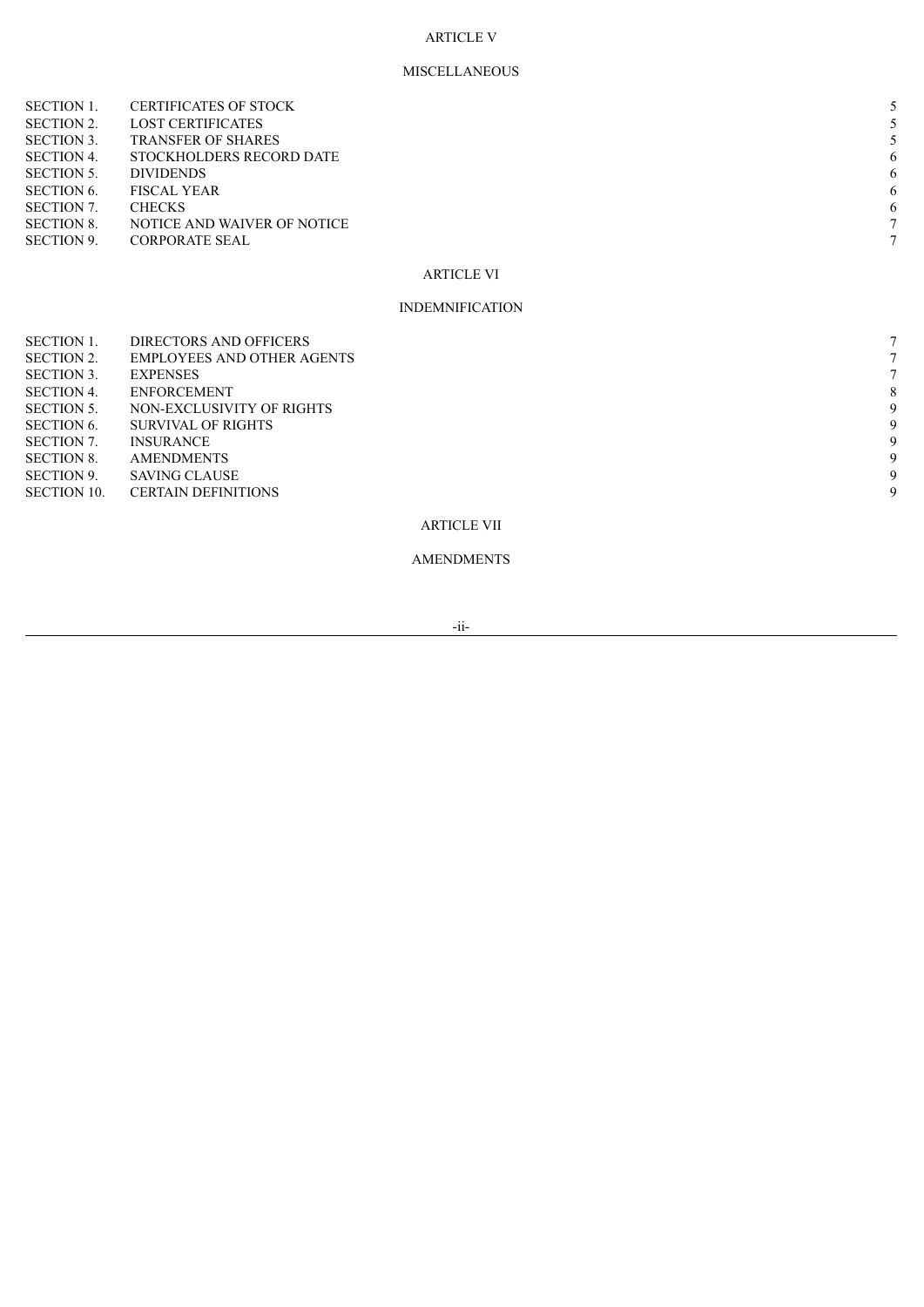#### **ARTICLE I**

#### **OFFICES**

SECTION 1. REGISTERED OFFICE – The address, including street, number, city, and county, of the registered office of Checkmate Pharmaceuticals, Inc. (the "Corporation") in the State of Delaware is the Corporation Trust Company, 1209 Orange Street, City of Wilmington, County of New Castle, State of Delaware 19801; and the name of the registered agent of the corporation in the State of Delaware at such address is Corporation Trust Company.

SECTION 2. OTHER OFFICES – The Corporation may have other offices, either within or without the State of Delaware, at such place or places as the Board of Directors may from time to time select or the business of the Corporation may require.

## **ARTICLE II**

#### **MEETINGS OF STOCKHOLDERS**

SECTION 1. ANNUAL MEETINGS – Annual meetings of stockholders for the election of directors, and for such other business as may be stated in the notice of the meeting, shall be held at such place, either within or without the State of Delaware, and at such time and date as the Board of Directors, by resolution, shall determine and as set forth in the notice of the meeting. If the Board of Directors fails so to determine the time, date and place of meeting, the annual meeting of stockholders shall be held at the registered office of the Corporation on the first Tuesday in May. If the date of the annual meeting shall fall upon a legal holiday, the meeting shall be held on the next succeeding business day. At each annual meeting, the stockholders entitled to vote shall elect a Board of Directors and they may transact such other corporate business as shall be stated in the notice of the meeting.

SECTION 2. SPECIAL MEETINGS – Special meetings of the stockholders for any purpose or purposes may be called by the Chairman, the Managing Director or the Secretary, or by resolution of the Board of Directors.

SECTION 3. VOTING – Each stockholder entitled to vote in accordance with the terms of the Certificate of Incorporation of the Corporation and these By-Laws may vote in person or by proxy, but no proxy shall be voted after three years from its date unless such proxy provides for a longer period. All elections for directors shall be decided by plurality vote; all other questions shall be decided by majority vote except as otherwise provided by the Certificate of Incorporation or the laws of the State of Delaware.

A complete list of the stockholders entitled to vote at the meeting, arranged in alphabetical order, with the address of each, and the number of shares held by each, shall be open to the examination of any stockholder, for any purpose germane to the meeting, during ordinary business hours, for a period of at least ten days prior to the meeting, either at a place within the city where the meeting is to be held, which place shall be specified in the notice of the meeting, or, if not so specified, at the place where the meeting is to be held. The list shall also be produced and kept at the time and place of the meeting during the whole time thereof, and may be inspected by any stockholder who is entitled to be present.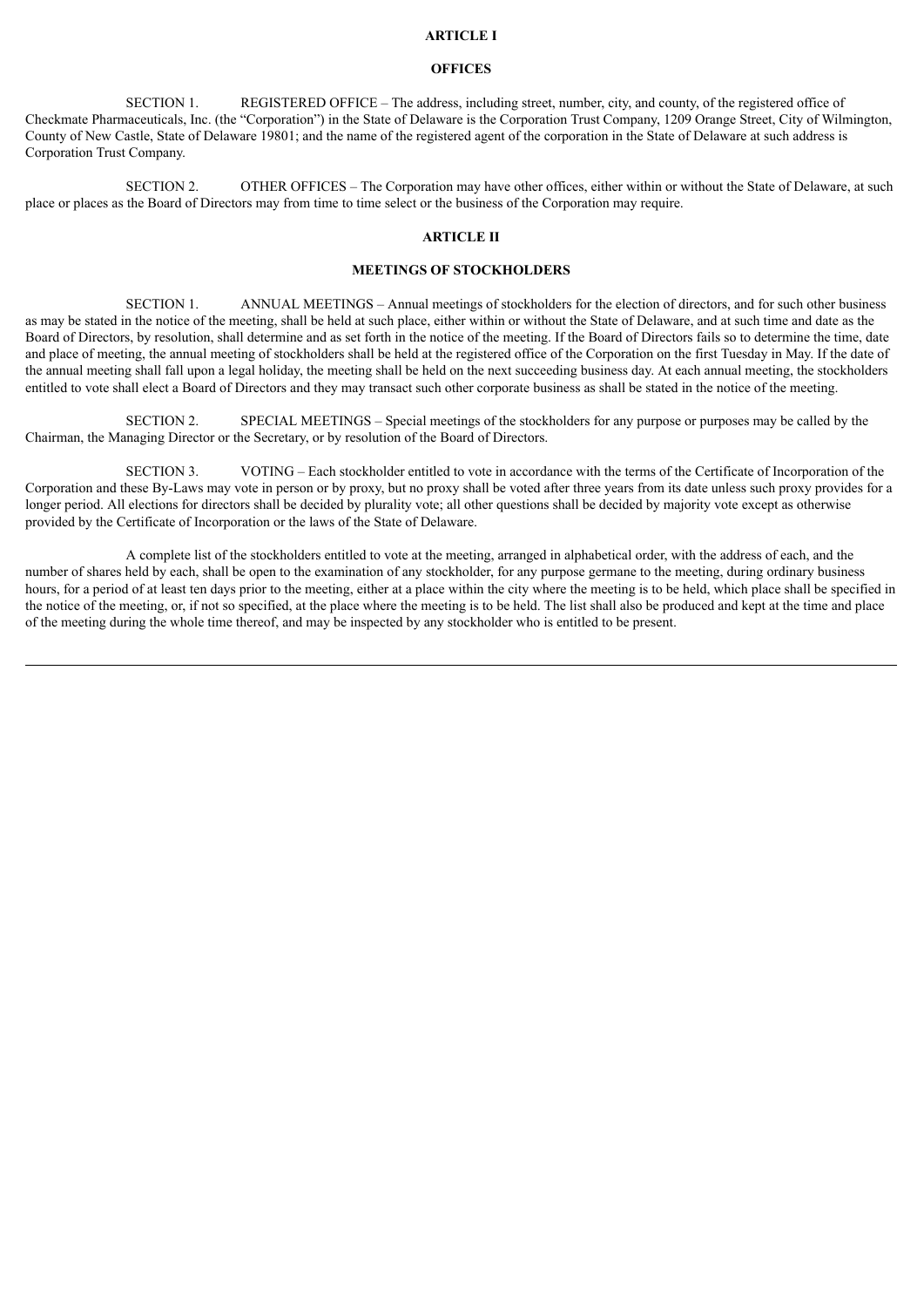SECTION 4. QUORUM – Except as otherwise required by law, by the Certificate of Incorporation of the Corporation or by these By-Laws, the presence, in person or by proxy, of stockholders holding shares constituting a majority of the voting power of the Corporation shall constitute a quorum at all meetings of the stockholders. In case a quorum shall not be present at any meeting, a majority in interest of the stockholders entitled to vote thereat, present in person or by proxy, shall have the power to adjourn the meeting from time to time, without notice other than announcement at the meeting, until the requisite amount of stock entitled to vote shall be present. At any such adjourned meeting at which the requisite amount of stock entitled to vote shall be represented, any business may be transacted that might have been transacted at the meeting as originally noticed; but only those stockholders entitled to vote at the meeting as originally noticed shall be entitled to vote at any adjournment or adjournments thereof.

SECTION 5. NOTICE OF MEETINGS – Written notice, stating the place, date and time of the meeting, and the general nature of the business to be considered, shall be given to each stockholder entitled to vote thereat, at his or her address as it appears on the records of the Corporation, not less than ten nor more than sixty days before the date of the meeting. No business other than that stated in the notice shall be transacted at any meeting without the unanimous consent of all the stockholders entitled to vote thereat.

SECTION 6. ACTION WITHOUT MEETING – Unless otherwise provided by the Certificate of Incorporation of the Corporation, any action required or permitted to be taken at any annual or special meeting of stockholders may be taken without a meeting, without prior notice and without a vote, if a consent in writing, setting forth the action so taken, shall be signed by the holders of outstanding stock having not less than the minimum number of votes that would be necessary to authorize or take such action at a meeting at which all shares entitled to vote thereon were present and voted. Prompt notice of the taking of the corporate action without a meeting by less than unanimous written consent shall be given to those stockholders who have not consented in writing.

## **ARTICLE III**

#### **DIRECTORS**

SECTION 1. NUMBER AND TERM – The business and affairs of the Corporation shall be managed under the direction of a Board of Directors which shall consist of not less than one person. The exact number of directors shall initially be one and may thereafter be fixed from time to time by the Board of Directors. Directors shall be elected at the annual meeting of stockholders and each director shall be elected to serve until his or her successor shall be elected and shall qualify. A director need not be a stockholder.

SECTION 2. RESIGNATIONS – Any director may resign at any time. Such resignation shall be made in writing, and shall take effect at the time specified therein, and if no time be specified, at the time of its receipt by the Chairman, the Managing Director or the Secretary. The acceptance of a resignation shall not be necessary to make it effective.

-2-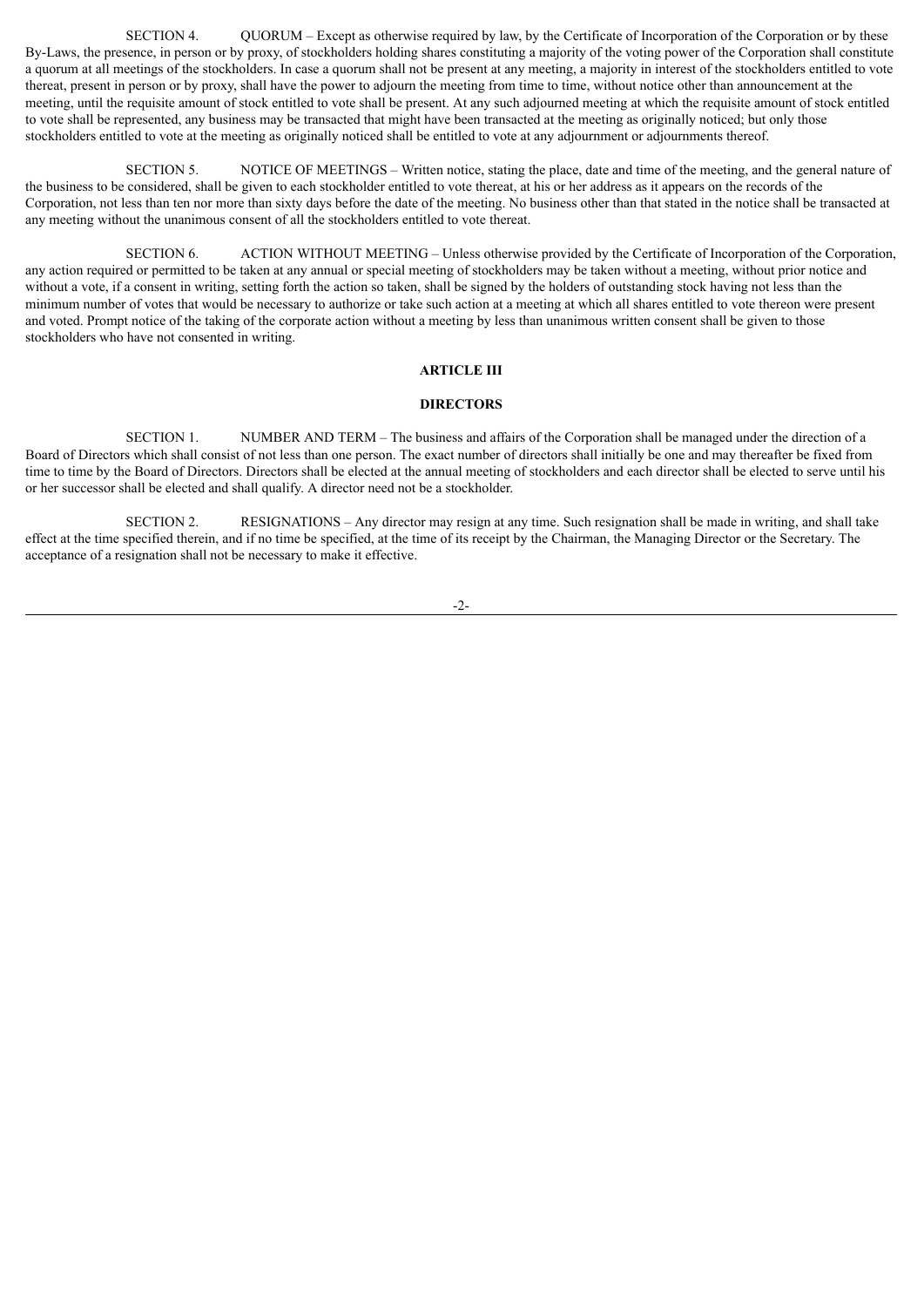SECTION 3. VACANCIES – If the office of any director becomes vacant, the remaining directors in the office, though less than a quorum, by a majority vote, may appoint any qualified person to fill such vacancy, who shall hold office for the unexpired term and until his or her successor shall be duly chosen. If the office of any director becomes vacant and there are no remaining directors, the stockholders, by the affirmative vote of the holders of shares constituting a majority of the voting power of the Corporation, at a special meeting called for such purpose, may appoint any qualified person to fill such vacancy.

SECTION 4. REMOVAL – Except as hereinafter provided, any director or directors may be removed either for or without cause at any time by the affirmative vote of the holders of a majority of the voting power entitled to vote for the election of directors, at an annual meeting or a special meeting called for the purpose, and the vacancy thus created may be filled, at such meeting, by the affirmative vote of holders of shares constituting a majority of the voting power of the Corporation.

SECTION 5. COMMITTEES – The Board of Directors may, by resolution or resolutions passed by a majority of the whole Board of Directors, designate one or more committees, each committee to consist of one or more directors of the Corporation.

Any such committee, to the extent provided in the resolution of the Board of Directors, or in these By-Laws, shall have and may exercise all the powers and authority of the Board of Directors in the management of the business and affairs of the Corporation.

SECTION 6. MEETINGS – The newly elected director(s) may hold their first meeting for the purpose of organization and the transaction of business, if a quorum be present, immediately after the annual meeting of the stockholders; or the time and place of such meeting may be fixed by consent of all the Directors.

Regular meetings of the Board of Directors may be held without notice at such places and times as shall be determined from time to time by resolution of the Board of Directors.

Special meetings of the Board of Directors may be called by the Chairman or the Managing Director or by the Secretary on the written request of any director, on at least one day's notice to each director (except that notice to any director may be waived in writing by such director) and shall be held at such place or places as may be determined by the Board of Directors, or as shall be stated in the notice of the meeting.

Unless otherwise restricted by the Certificate of Incorporation of the Corporation or these By-Laws, members of the Board of Directors, or any committee designated by the Board of Directors, may participate in any meeting of the Board of Directors or any committee thereof by means of a conference telephone or similar communications equipment by means of which all persons participating in the meeting can hear each other, and such participation in a meeting shall constitute presence in person at the meeting.

-3-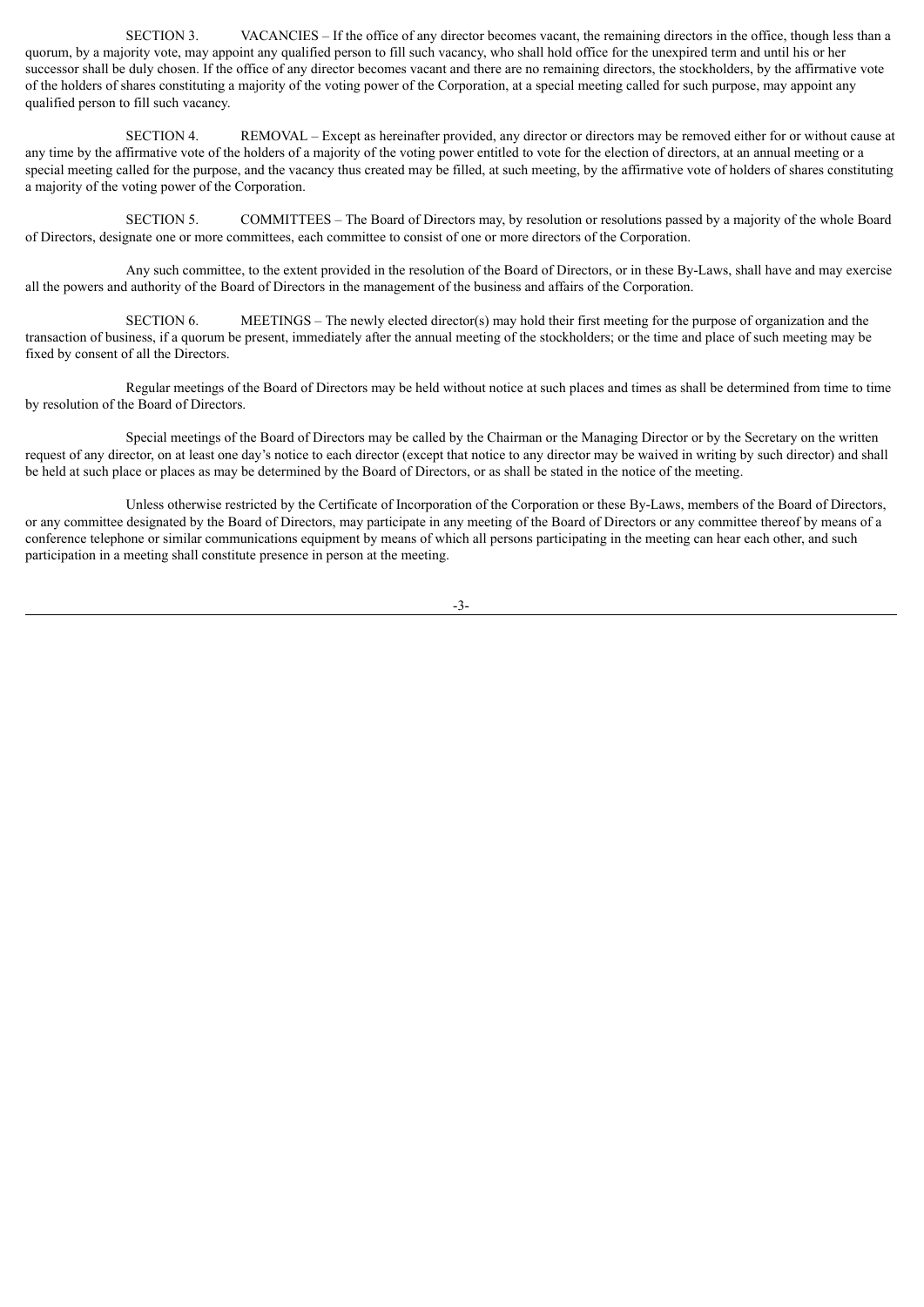SECTION 7. QUORUM – A majority of the Directors shall constitute a quorum for the transaction of business. If at any meeting of the Board of Directors there shall be less than a quorum present, a majority of those present may adjourn the meeting from time to time until a quorum is obtained, and no further notice thereof need be given other than by announcement at the meeting which shall be so adjourned. The vote of the majority of the Directors present at a meeting at which a quorum is present shall be the act of the Board of Directors unless the Certificate of Incorporation of the Corporation or these By-Laws shall require the vote of a greater number.

SECTION 8. COMPENSATION – Directors shall not receive any stated salary for their services as directors or as members of committees, but by resolution of the Board of Directors a fixed fee and expenses of attendance may be allowed for attendance at each meeting. Nothing herein contained shall be construed to preclude any director from serving the Corporation in any other capacity as an officer, agent or otherwise, and receiving compensation therefor.

SECTION 9. ACTION WITHOUT MEETING – Any action required or permitted to be taken at any meeting of the Board of Directors or of any committee thereof may be taken without a meeting if a written consent thereto is signed by all members of the Board of Directors or of such committee, as the case may be, and such written consent is filed with the minutes of proceedings of the Board of Directors or such committee.

## **ARTICLE IV**

#### **OFFICERS**

SECTION 1. OFFICERS – The officers of the Corporation shall be a Managing Director and a Secretary, all of whom shall be elected by the Board of Directors and shall hold office until their successors are duly elected and qualified. In addition, the Board of Directors may elect a Treasurer and such Vice Presidents, Assistant Secretaries and Assistant Treasurers as it may deem proper. The Board of Directors may appoint such other officers and agents as it may deem advisable, who shall hold their offices for such terms and shall exercise such powers and perform such duties as shall be determined from time to time by the Board of Directors.

SECTION 2. MANAGING DIRECTOR – The Managing Director shall be the Chief Operating Officer of the Corporation. He or she shall have the general powers and duties of supervision and management usually vested in the office of President of a corporation.

SECTION 3. VICE PRESIDENTS – Vice Presidents, if any, shall have such powers and shall perform such duties as shall be assigned to them, respectively, by the Board of Directors.

SECTION 4. TREASURER – The Treasurer, if any, shall be the Chief Financial Officer of the Corporation. He or she shall have the custody of the Corporate funds and securities and shall keep full and accurate account of receipts and disbursements in books belonging to the Corporation. He or she shall deposit all moneys and other valuables in the name and to the credit of the Corporation in such depositaries as may be designated by the Board of Directors. He or she shall disburse the funds of the Corporation as may be ordered by the Board of Directors, the Chairman or the Managing Director, taking proper vouchers for such disbursements. He or she shall render to the Chairman, the Managing Director and Board of Directors at the regular meetings of the Board of Directors, or whenever they may request it, an account of all his or her transactions as Treasurer and of the financial condition of the Corporation. If required by the Board of Directors, he or she shall give the Corporation a bond for the faithful discharge of his or her duties in such amount and with such surety as the Board of Directors shall prescribe. If there is no Treasurer appointed by the Board of Directors of the Corporation, the duties of Treasurer shall be vested in the Managing Director.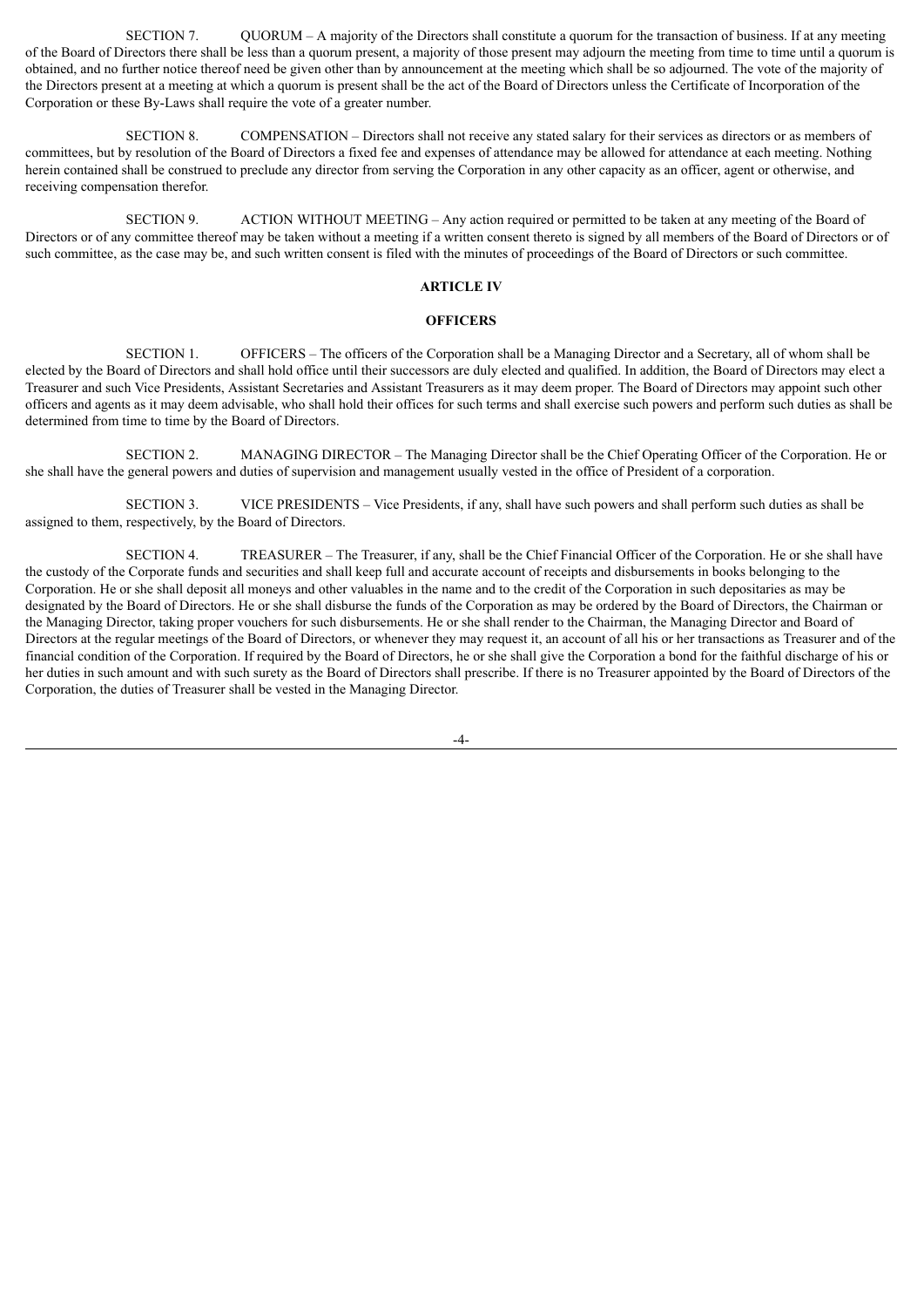SECTION 5. SECRETARY – The Secretary shall give, or cause to be given, notice of all meetings of stockholders and of the Board of Directors and all other notices required by law or by these By-Laws, and in case of his or her absence or refusal or neglect so to do, any such notice may be given by any person thereunto directed by the Chairman or the Managing Director, or by the Board of Directors, upon whose request the meeting is called as provided in these By-Laws. He or she shall record all the proceedings of the meetings of the Board of Directors, any committees thereof and the stockholders of the Corporation in a book to be kept for that purpose, and shall perform such other duties as may be assigned to him or her by the Board of Directors, the Chairman or the Managing Director.

SECTION 6. ASSISTANT TREASURERS AND ASSISTANT SECRETARIES – Assistant Treasurers and Assistant Secretaries, if any, shall be elected and shall have such powers and shall perform such duties as shall be assigned to them, respectively, by the Board of Directors.

#### **ARTICLE V**

#### **MISCELLANEOUS**

SECTION 1. CERTIFICATES OF STOCK – Each stockholder shall be entitled to a certificate of stock certifying the number of shares owned by such stockholder in the Corporation. Certificates of stock of the Corporation shall be of such form and device as the Board of Directors may from time to time determine. If authorized by the Board of Directors, the Corporation may issue some or all of the shares of stock of the Corporation without certificates

SECTION 2. LOST CERTIFICATES – A new certificate of stock may be issued in the place of any certificate theretofore issued by the Corporation, alleged to have been lost or destroyed, and the Board of Directors may, in its discretion, require the owner of the lost or destroyed certificate, or such owner's legal representatives, to give the Corporation a bond, in such sum as they may direct, not exceeding double the value of the stock, to indemnify the Corporation against any claim that may be made against it on account of the alleged loss of any such certificate, or the issuance of any such new certificate.

SECTION 3. TRANSFER OF SHARES – The shares of stock of the Corporation shall be transferable only upon its books by the holders thereof in person or by their duly authorized attorneys or legal representatives, and upon such transfer the old certificates shall be surrendered to the Corporation by the delivery thereof to the person in charge of the stock and transfer books and ledgers, or to such other person as the Board of Directors may designate, by whom they shall be cancelled, and new certificates shall thereupon be issued. A record shall be made of each transfer and whenever a transfer shall be made for collateral security, and not absolutely, it shall be so expressed in the entry of the transfer.

-5-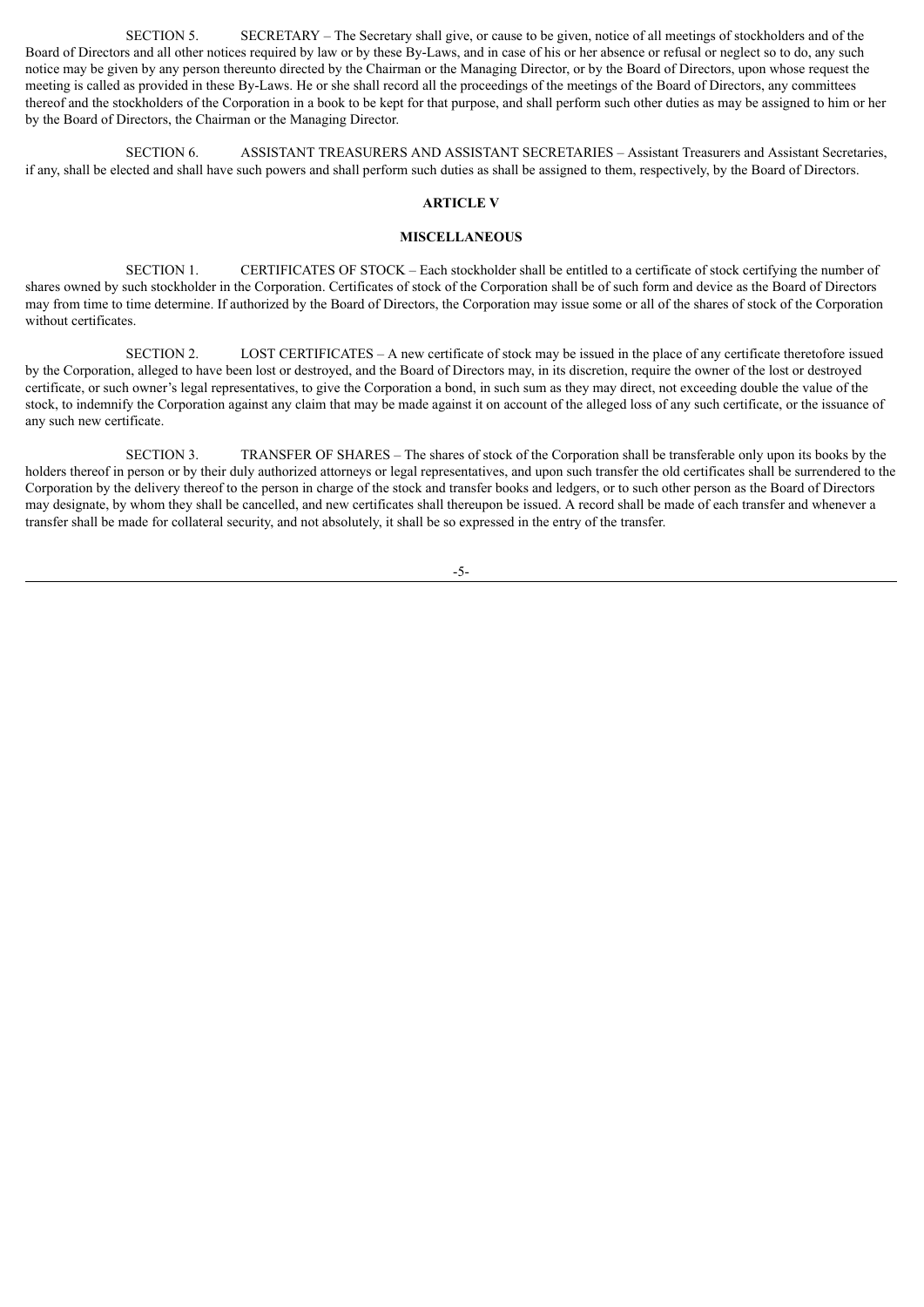SECTION 4. STOCKHOLDERS RECORD DATE – In order that the Corporation may determine the stockholders entitled to notice of or to vote at any meeting of stockholders or any adjournment thereof, or to express consent to corporate action in writing without a meeting, or entitled to receive payment of any dividend or other distribution or allotment of any rights, or entitled to exercise any rights in respect of any change, conversion or exchange of stock or for the purpose of any other lawful action, the Board of Directors may fix a record date, which record date shall not precede the date upon which the resolution fixing the record date is adopted by the Board of Directors and which record date: (1) in the case of determination of stockholders entitled to vote at any meeting of stockholders or adjournment thereof, shall, unless otherwise required by law, not be more than sixty nor less than ten days before the date of such meeting; (2) in the case of determination of stockholders entitled to express consent to corporate action in writing without a meeting, shall not be more than ten days from the date upon which the resolution fixing the record date is adopted by the Board of Directors; and (3) in the case of any other action, shall not be more than sixty days prior to such other action. If no record date is fixed: (1) the record date for determining stockholders entitled to notice of or to vote at a meeting of stockholders shall be at the close of business on the day next preceding the day on which notice is given, or, if notice is waived, at the close of business on the day next preceding the day on which the meeting is held; (2) the record date for determining stockholders entitled to express consent to corporate action in writing without a meeting when no prior action of the Board of Directors is required by law, shall be the first day on which a signed written consent setting forth the action taken or proposed to be taken is delivered to the Corporation in accordance with applicable law, or, if prior action by the Board of Directors is required by law, shall be at the close of business on the day on which the Board of Directors adopts the resolution taking such prior action; and (3) the record date for determining stockholders for any other purpose shall be at the close of business on the day on which the Board of Directors adopts the resolution relating thereto. A determination of stockholders of record entitled to notice of or to vote at a meeting of stockholders shall apply to any adjournment of the meeting; provided, however, that the Board of Directors may fix a new record date for the adjourned meeting.

SECTION 5. DIVIDENDS – Dividends upon the capital stock of the Corporation shall in the discretion of the Board of Directors from time to time be declared by the Board of Directors out of funds legally available therefor after setting aside of proper reserves.

SECTION 6. FISCAL YEAR – The fiscal year of the Corporation shall be determined by resolution of the Board of Directors.

SECTION 7. CHECKS – All checks, drafts or other orders for the payment of money, notes or other evidences of indebtedness issued in the name of the Corporation shall be signed by such officer or officers, or agent or agents, of the Corporation, and in such manner as shall be determined from time to time by resolution of the Board of Directors.

-6-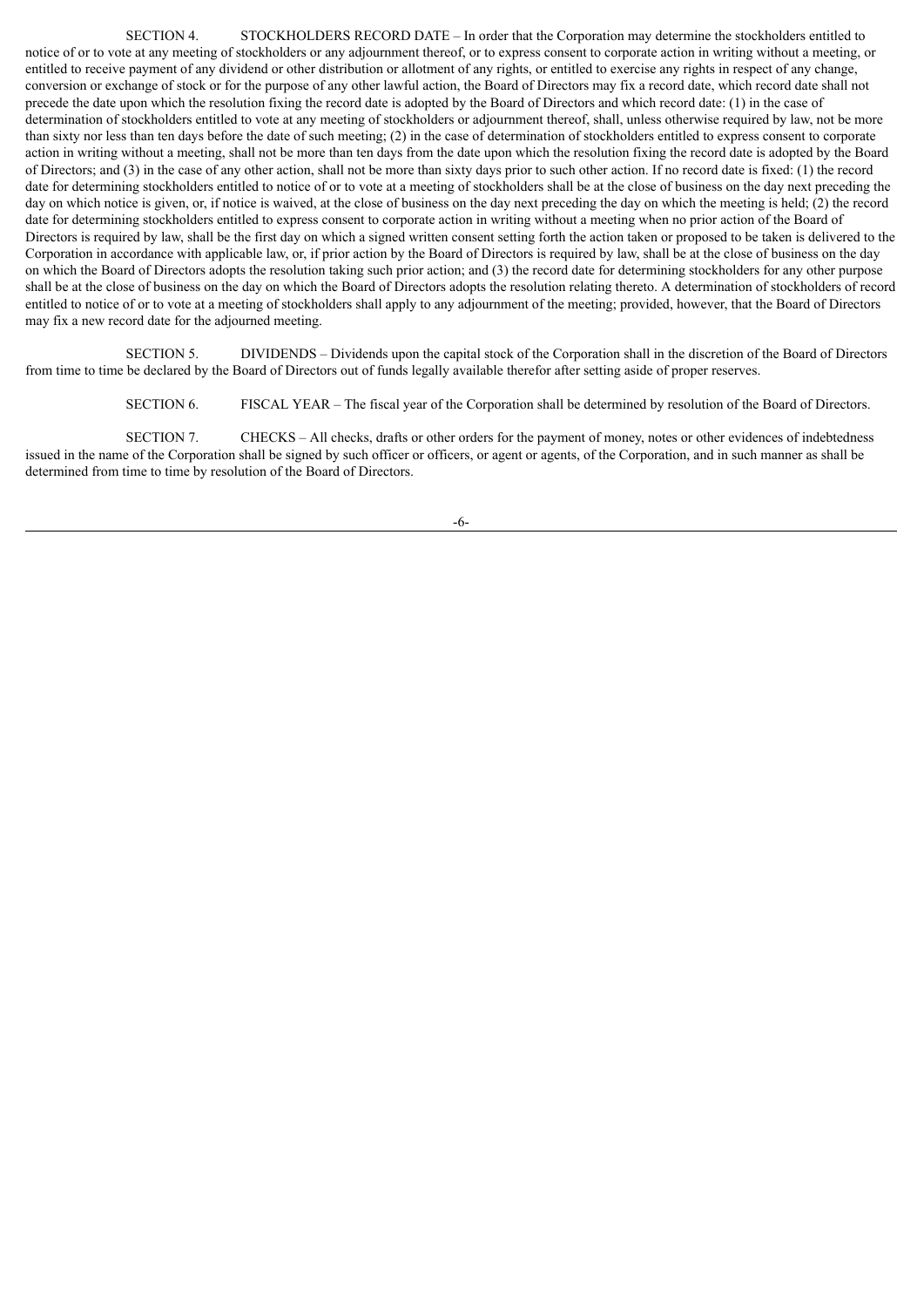SECTION 8. NOTICE AND WAIVER OF NOTICE – Whenever any notice is required to be given under these By-Laws, personal notice is not required unless expressly so stated, and any notice so required shall be deemed to be sufficient if given by depositing the same in the United States mail, postage prepaid, addressed to the person entitled thereto at his or her address as it appears on the records of the Corporation, and such notice shall be deemed to have been given on the day of such mailing. Stockholders not entitled to vote shall not be entitled to receive notice of any meetings except as otherwise provided by law. Whenever any notice is required to be given under the provisions of any law, or under the provisions of the Certificate of Incorporation of the Corporation or of these By-Laws, a waiver thereof, in writing and signed by the person or persons entitled to said notice, whether before or after the time stated therein, shall be deemed equivalent to such required notice.

SECTION 9. CORPORATE SEAL – The corporate seal shall have inscribed thereon the name of the Corporation and the words "Corporate Seal, Delaware."

#### **ARTICLE VI**

#### **INDEMNIFICATION**

SECTION 1. DIRECTORS AND OFFICERS – The Corporation shall indemnify its directors and officers to the extent not prohibited by the Delaware General Corporation Law (the "DGCL") or any other applicable law; provided, however, that the Corporation may modify the extent of such indemnification by individual contracts with its directors and officers; and, provided, further, that the Corporation shall not be required to indemnify any director or officer in connection with any proceeding (or part thereof) initiated by such person unless (i) such indemnification is expressly required to be made by law, (ii) the proceeding was authorized by the Board of Directors of the Corporation, (iii) such indemnification is provided by the Corporation, in its sole discretion, pursuant to the powers vested in the Corporation under the DGCL or any other applicable law or (iv) such indemnification is required to be made under subsection (d).

SECTION 2. EMPLOYEES AND OTHER AGENTS – The Corporation shall have power to indemnify its employees and other agents as set forth in the DGCL or any other applicable law. The Board of Directors shall have the power to delegate the determination of whether indemnification shall be given to any such person to such officers or other persons as the Board of Directors shall determine.

SECTION 3. EXPENSES – The Corporation shall advance to any person who was or is a party or is threatened to be made a party to any threatened, pending or completed action, suit or proceeding, whether civil, criminal, administrative or investigative, by reason of the fact that he is or was a director or officer, of the Corporation, or is or was serving at the request of the Corporation as a director or officer of another Corporation, partnership, joint venture, trust or other enterprise, prior to the final disposition of the proceeding, promptly following request therefor, all expenses incurred by any director or officer in connection with such proceeding; provided, however, that if the DGCL requires, an advancement of expenses incurred by a director or officer in his or her capacity as a director or officer (and not in any other capacity in which service was or is rendered by such indemnitee, including, without limitation, service to an employee benefit plan) shall be made only upon delivery to the Corporation of an undertaking (hereinafter an "undertaking"), by or on behalf of such indemnitee, to repay all amounts so advanced if it shall ultimately be determined by final judicial decision from which there is no further right to appeal (hereinafter a "final adjudication") that such indemnitee is not entitled to be indemnified for such expenses under this section or otherwise.

-7-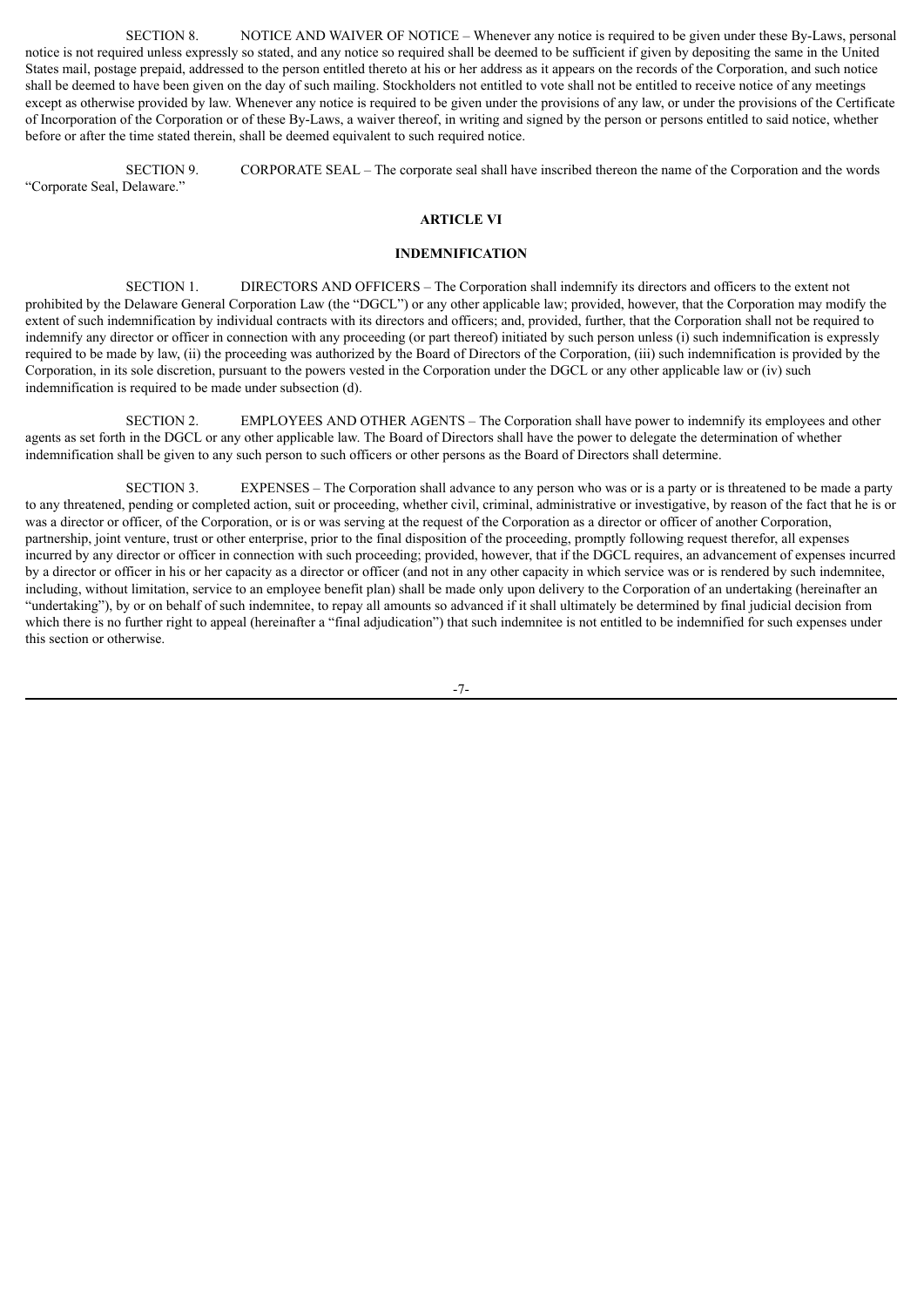Notwithstanding the foregoing, unless otherwise determined pursuant to paragraph (e) of this section, no advance shall be made by the Corporation to an officer of the Corporation (except by reason of the fact that such officer is or was a director of the Corporation in which event this paragraph shall not apply) in any action, suit or proceeding, whether civil, criminal, administrative or investigative, if a determination is reasonably and promptly made (i) by a majority vote of directors who were not parties to the proceeding, even if not a quorum, or (ii) by a committee of such directors designated by a majority vote of such directors, even though less than a quorum, or (iii) if there are no such directors, or such directors so direct, by independent legal counsel in a written opinion, that the facts known to the decision-making party at the time such determination is made demonstrate clearly and convincingly that such person acted in bad faith or in a manner that such person did not believe to be in or not opposed to the best interests of the Corporation.

SECTION 4. ENFORCEMENT – Without the necessity of entering into an express contract, all rights to indemnification and advances to directors and officers under this Bylaw shall be deemed to be contractual rights and be effective to the same extent and as if provided for in a contract between the Corporation and the director or officer. Any right to indemnification or advances granted by this section to a director or officer shall be enforceable by or on behalf of the person holding such right in any court of competent jurisdiction if (i) the claim for indemnification or advances is denied, in whole or in part, or (ii) no disposition of such claim is made within ninety (90) days of request therefor. To the extent permitted by law, the claimant in such enforcement action, if successful in whole or in part, shall be entitled to be paid also the expense of prosecuting the claim. In connection with any claim for indemnification, the Corporation shall be entitled to raise as a defense to any such action that the claimant has not met the standards of conduct that make it permissible under the DGCL or any other applicable law for the Corporation to indemnify the claimant for the amount claimed. In connection with any claim by an officer of the Corporation (except in any action, suit or proceeding, whether civil, criminal, administrative or investigative, by reason of the fact that such officer is or was a director of the Corporation) for advances, the Corporation shall be entitled to raise a defense as to any such action clear and convincing evidence that such person acted in bad faith or in a manner that such person did not believe to be in or not opposed to the best interests of the Corporation, or with respect to any criminal action or proceeding that such person acted without reasonable cause to believe that his conduct was lawful. Neither the failure of the Corporation (including its Board of Directors, independent legal counsel or its stockholders) to have made a determination prior to the commencement of such action that indemnification of the claimant is proper in the circumstances because the officer or director has met the applicable standard of conduct set forth in the DGCL or any other applicable law, nor an actual determination by the Corporation (including its Board of Directors, independent legal counsel or its stockholders) that the claimant has not met such applicable standard of conduct, shall be a defense to the action or create a presumption that claimant has not met the applicable standard of conduct. In any suit brought by a director or officer to enforce a right to indemnification or to an advancement of expenses hereunder, the burden of proving that the director or officer is not entitled to be indemnified, or to such advancement of expenses, under this section or otherwise shall be on the Corporation.

-8-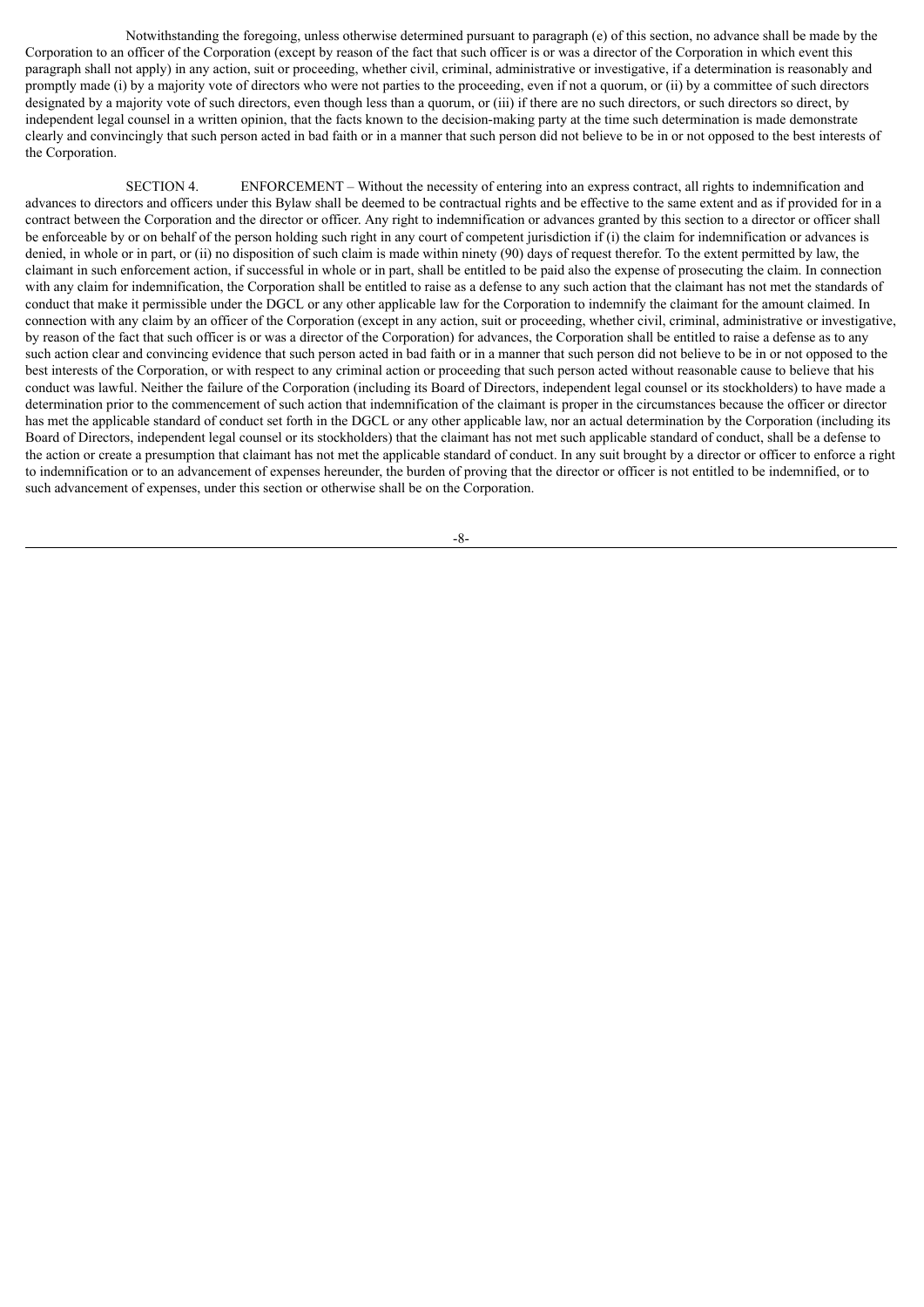SECTION 5. NON-EXCLUSIVITY OF RIGHTS – The rights conferred on any person by this Bylaw shall not be exclusive of any other right which such person may have or hereafter acquire under any applicable statute, provision of the Certificate of Incorporation, Bylaws, agreement, vote of stockholders or disinterested directors or otherwise, both as to action in such person's official capacity and as to action in another capacity while holding office. The Corporation is specifically authorized to enter into individual contracts with any or all of its directors, officers, employees or agents respecting indemnification and advances, to the fullest extent not prohibited by the DGCL, or by any other applicable law.

SECTION 6. SURVIVAL OF RIGHTS – The rights conferred on any person by this Bylaw shall continue as to a person who has ceased to be a director, officer, employee or other agent and shall inure to the benefit of the heirs, executors and administrators of such a person.

SECTION 7. INSURANCE – To the fullest extent permitted by the DGCL or any other applicable law, the Corporation, upon approval by the Board of Directors, may purchase insurance on behalf of any person required or permitted to be indemnified pursuant to this section.

SECTION 8. AMENDMENTS – Any repeal or modification of this section shall only be prospective and shall not affect the rights under this Bylaw in effect at the time of the alleged occurrence of any action or omission to act that is the cause of any proceeding against any agent of the Corporation.

SECTION 9. SAVING CLAUSE – If this Bylaw or any portion hereof shall be invalidated on any ground by any court of competent jurisdiction, then the Corporation shall nevertheless indemnify each director and officer to the full extent not prohibited by any applicable portion of this section that shall not have been invalidated, or by any other applicable law. If this section shall be invalid due to the application of the indemnification provisions of another jurisdiction, then the Corporation shall indemnify each director and officer to the full extent under any other applicable law.

SECTION 10. CERTAIN DEFINITIONS – For the purposes of this Bylaw, the following definitions shall apply:

(a) The term "proceeding" shall be broadly construed and shall include, without limitation, the investigation, preparation, prosecution, defense, settlement, arbitration and appeal of, and the giving of testimony in, any threatened, pending or completed action, suit or proceeding, whether civil, criminal, administrative or investigative.

 $-9$